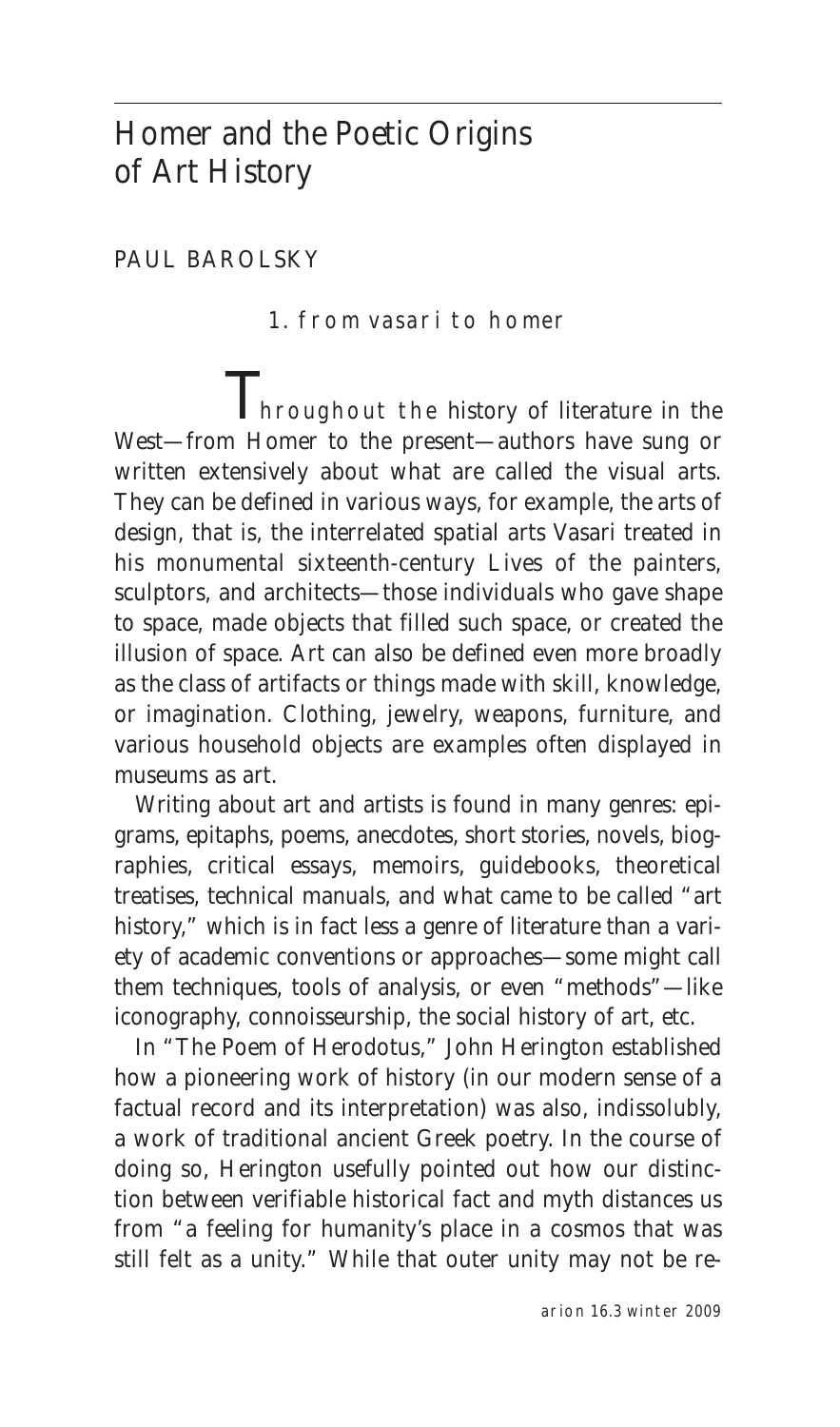coverable, it is enlightening to work back through the interpenetration of fact and fiction, to the creative energies of artists working out of Homer's feeling for the wondrous beauty and the plenitude of art. And it is important to distinguish, further, between the fictive effort to intuit something like a "whole" truth and the irresponsibly fictional that results from mere wish or daydream.

Although the distinction has justifiably been made between history as an investigation of the past and historical fiction, history and historical fiction are intimately related, if not intertwined. Indeed, they nourish each other. As history aspires to veracity, so a great deal of historical fiction is similarly devoted to the truth, which it renders with verisimilitude. If history is based on facts, so too is fiction. As novelists and readers of fiction are keenly aware, one cannot write fiction without facts. (Think of *War and Peace.*) Without facts, fiction would be meaningless. Although facts and fiction are often seen as opposed to each other, they are closely related in one respect: both are rendered fictively, in the root sense of the word, from *fingere*, to mold or give shape. History, more than an assemblage of facts, is a form of narrative art in which the facts are shaped. So too is fiction. Historical fiction, we might say, is history written with poetic license sometimes in the extreme. (Think of *Desirée*.)

In the broad history of literature about art, Vasari's epochmaking *Lives* of the artists is one of the greatest and most influential books ever written. It has contributed much to modern poetry and fiction about art and it has also powerfully shaped the scholarly field of art history. Like modern scholars, Vasari collected documents with facts about artists and their works; but at the same time, he also employed tall tales or fables either borrowed from other authors or of his own invention. Some stories in Vasari's pages are undeniably and eminently fiction, for example, the well-known story of how the painter Andrea del Castagno murdered his fellow painter and friend Domenico Veneziano, a deep fiction about envy and rivalry that Vasari embellished by portraying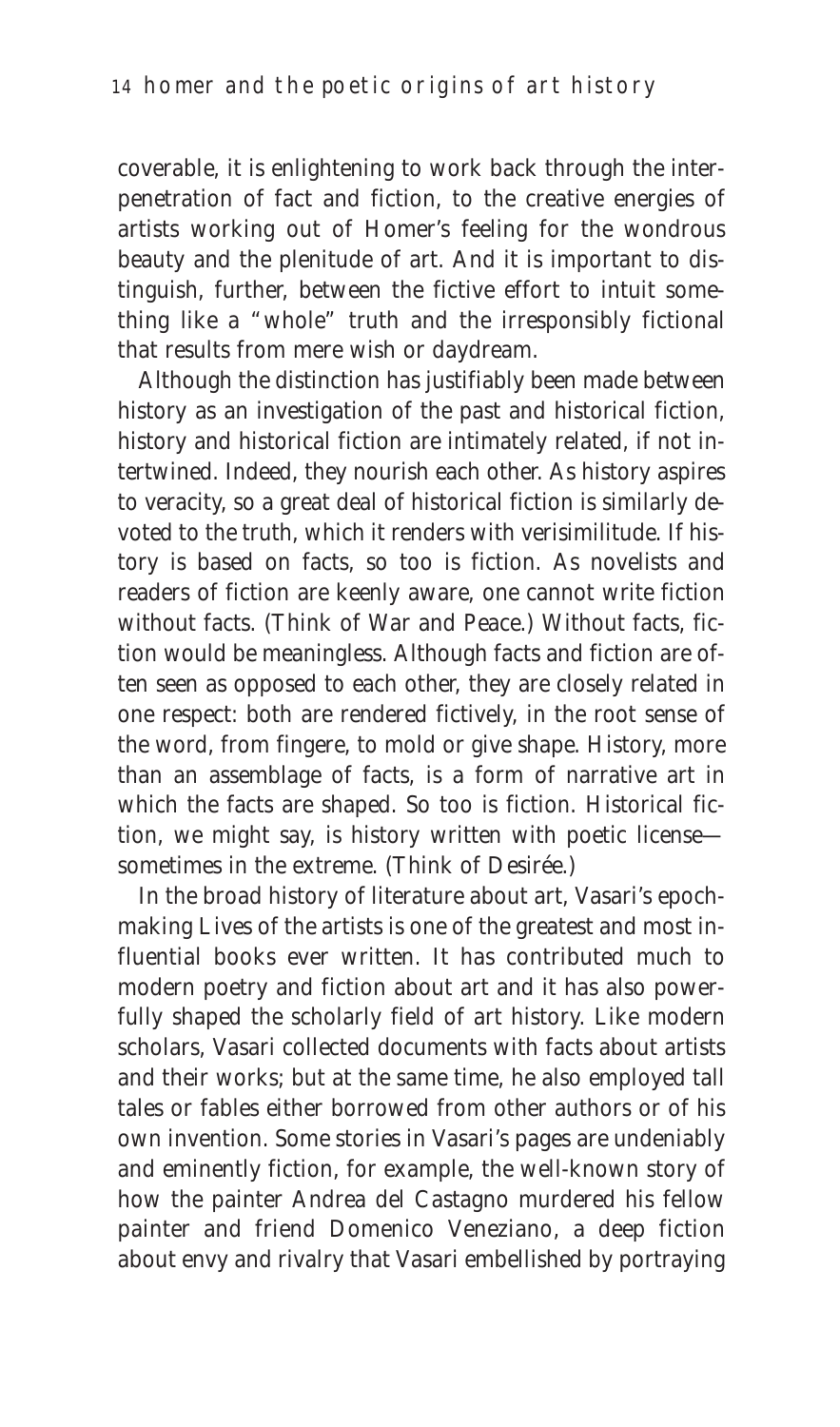the satanic painter as a type of Judas. We know that this account, which Vasari inherited from an earlier tradition, is a tall tale, since Domenico in fact outlived Castagno.

Sometimes, however, we have no way of confirming that a story told by Vasari is true. Did Leonardo, as Vasari says, in fact employ musicians and buffoons to entertain Mona Lisa to elicit the smile that he rendered so effectively and unforgettably—as some believe—or did Vasari invent the story as a way of celebrating the singular smile of Leonardo's portrait? I would suggest that Vasari's story of Leonardo's clowns and music makers is like the fable of Castagno, a poetic fiction true to the art of its subject. As Castagno's fictional violence is true to the harshness of the painter's pictorial style, so the fable of entertainers who brought a smile to Mona Lisa's lips is true to the expressive effect of Leonardo's portrait. Vasari's fable has verisimilitude, since it explains why Mona Lisa smiles, which in turn explains why some readers believe it to be a true story.

Many would say that it does not matter whether Vasari's story of Leonardo's buffoons and musicians is true, since it is plausible and thus related to the truth of the picture itself. I would suggest, however, that it matters greatly whether Vasari's is a true story or a fiction, because if it is a fiction, then it is a poetic invention and is itself art, literary art. In response to Leonardo's painting, Vasari has transformed that art into his own art, that is, the poetry of his historical fable—which, incidentally, has contributed significantly to the modern historical legend of Mona Lisa, whatever the factual bare bones of her life story might be.

One modern scholar reluctant to abandon the idea that Vasari's story is, strictly speaking, true has proposed that because Mona Lisa might still have been alive when Vasari wrote and might have talked to him, she might have told him about the musicians and buffoons—a notion that is tenuous at best. If I am correct, however, the modern scholar has written his own fable, if unwittingly, given his intention, which is to establish what really happened. For he has, in the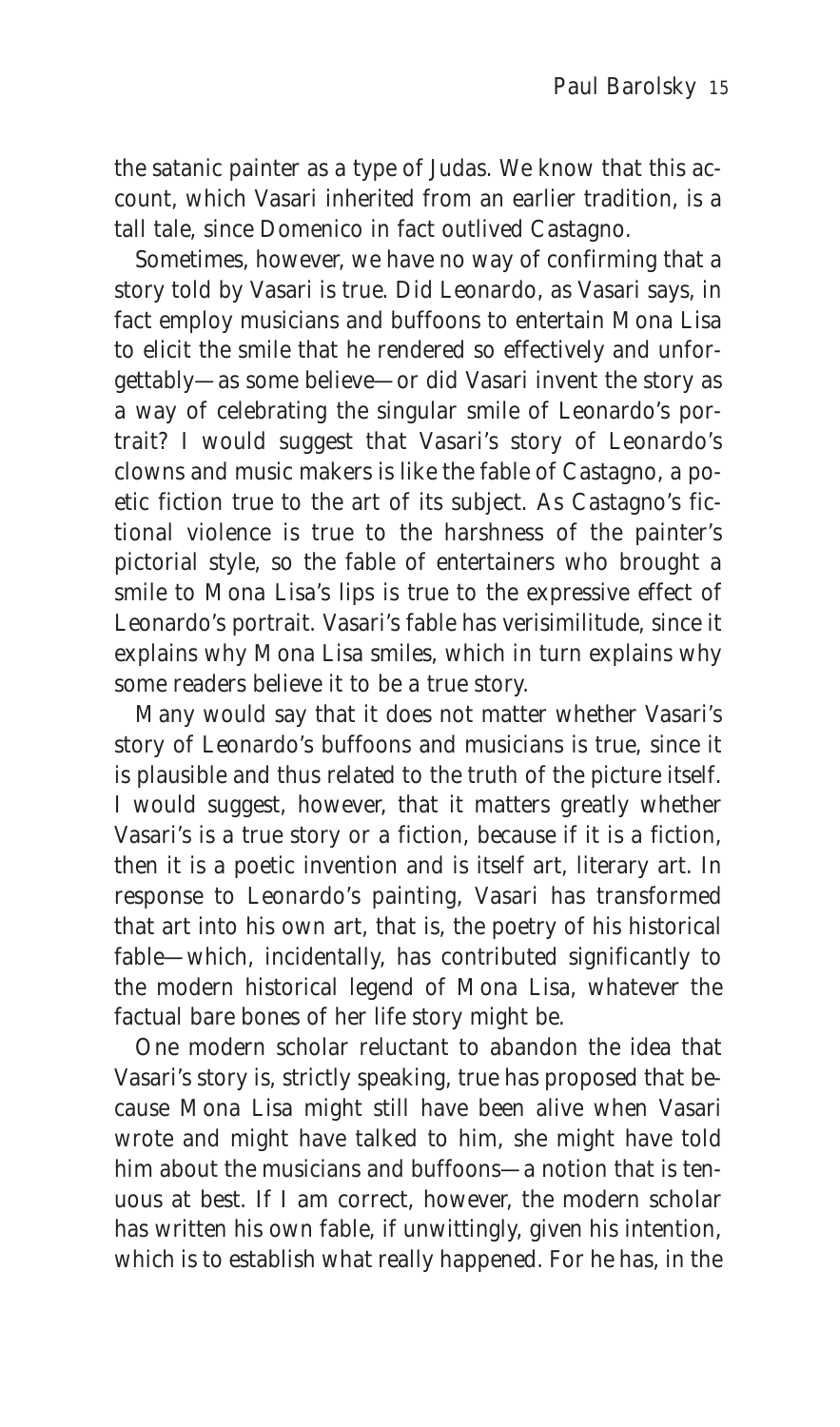terms of Walter Savage Landor, rendered an "imaginary conversation" between the author of the *Lives* and Leonardo's subject. Although more than one art historian has said that the characterization of Vasari's tales as fiction diminishes his history, it is more accurate to say, on the contrary, that when we deny or ignore the role of fiction in the *Lives*, we diminish our understanding of the poetic richness of Vasari's historical account. For the whole truth depends not only on facts but on imagination too—meaning the human creativity that engages with those facts.

Vasari's way of writing historical fiction, or if you will, fictional history not only leads us to the modern historical novel about art and to art history, it also carries us back through Boccaccio's tales about artists to the anecdotes about art of classical antiquity, above all, the stories found in Pliny the Elder's *Natural History*. Many of these stories of Apelles and Zeuxis, among others—which have been retold over and over again and which have sometimes been transformed into modern variations, are appropriately called legends. They endure because they celebrate the skill and power of artistic illusion that we in fact find in ancient art. Pliny's anecdotes are poetic fictions true to the art of antiquity. As ancient Greek art was true to the appearances of things, so Pliny's fables are true to the mimetic power and skill that inform such art.

Pliny tells us famously, for example, that Zeuxis painted grapes so convincingly that they attracted birds. Whether of Pliny's own invention or dependent on an earlier lost source, the story is a compelling fable. Pliny also tells us that Apelles fell in love with his model, Campaspe, the concubine of Alexander the Great, who held the painter in such high esteem that he gave his lover to the artist. Here too the story, improbable as a record of what really happened, nonetheless has a kind of verisimilitude, since it is true to the fact that art is an expression of desire. As such, Pliny's fable is related to the myth of Pygmalion in Ovid's *Metamorphoses*, composed not long before Pliny wrote his book. In Ovid's fable the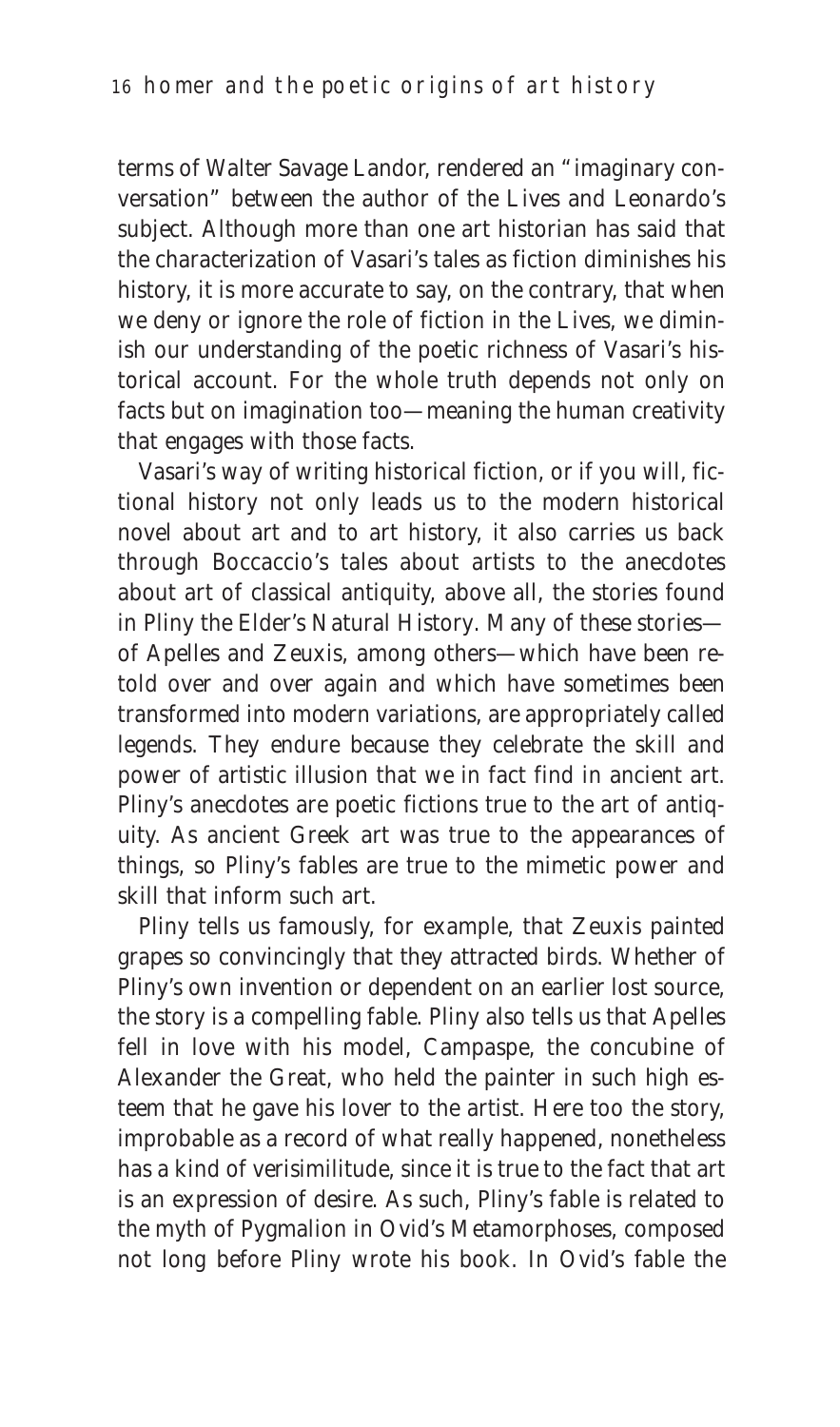artist creates his own ideal beauty, embodied in his statue, which he similarly desires and comes to possess.

#### 2. the arts of homer

the close relations of history and poetic fiction from Vasari back to Pliny can be pursued even further back to the very dawn of literature in ancient Greece. It was in the epic poetry of Homer that history and poetic fiction were intertwined in the first place. Homer, it might be objected, was the author of great poetry, not history as it came to be defined later by Thucydides and by modern scholars. But as I have suggested, history is often not easily separated from historical fiction. In fact, classicists and scholars of ancient art history, even when they disagree about details, are forever attempting to demonstrate the different ways in which the world of Homer's poems reflects the real world of Greek history. When Homer invokes the massive walls of Tiryns, for example, he obviously refers to the reality of Greek architecture, of which the imposing evidence is still preserved. When he celebrates the artifice of Hephaistos, Homer sings of a mythological figure; but the god of the smithy is the personification, indeed the deification, of the real smiths of ancient Greece who did wonderful work in metal, smiths to whom Homer's deity is, however imaginatively, in fact related. Scholars of ancient art history and of classical literature know full well that when Homer sings of Achilles' shield and other works of art he is responding poetically to the facts of art history, no matter how much these facts are transformed. For the great shield fabricated by the divine smith is, in Homer's embellishment, an imaginary record of the kind of craftsmanship in metal in fact practiced prodigiously both in Homer's day and in earlier times.

Hephaistos, the mythological artist, may stand apart from Apelles or Leonardo because the latter were actual artists. But in Pliny's account of Apelles and in Vasari's of Leonardo, real people are transformed into mythological beings, just as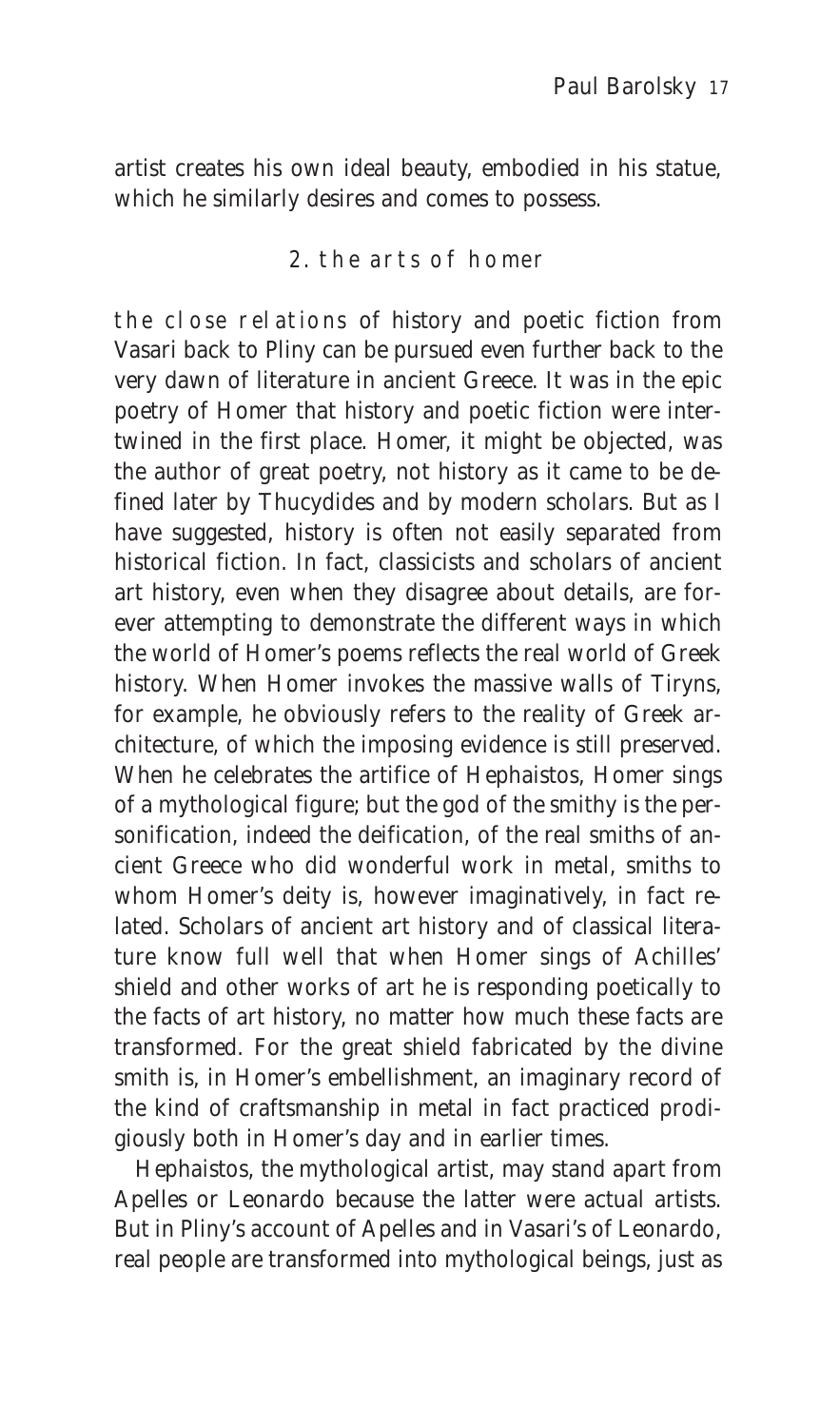in Homer the real smiths of ancient Greece are deified in the person of Hephaistos. As myth reflects historical facts in Homer, and as history is mythological in Pliny and Vasari, myth and history converge and are intertwined. Both history and mythological fiction aspire to a kind of historical truth that is far more than a chronicle of what happened in the past and is more than the sum of the facts.

Although Homer's songs are poetry, not history as we conceive it, the historical fiction of his poems has implications for the history of art. Many of these implications have been observed previously, above all in discussions of the shield of Achilles, but there is much in Homer's account of art that is still ignored, taken for granted, or noted only in passing. I believe that this is so because his poems are primarily about war and its aftermath, about the great deeds and adventures of warriors; art therefore plays only a secondary role as a subject in the larger narrative. Nevertheless, one could fill an imaginary museum with Homeric works of art—above all, armor, but also different kinds of artifacts, and the catalogue of such craftsmanship would be extensive.

Today art historians aspire to break down the boundaries between the fine arts so-called and the supposedly lesser arts. In this respect, they return to the broad overview of all the arts in Homer, who speaks extensively of what have been called the minor or decorative arts—clothing, armor, jewelry, weapons, furniture, household goods, and funerary urns, for example, all of which the anthropologically-minded art historian refers to as the materials of culture. Whereas the modern scholar seeks to restore works of art to their original context, in Homer all objects of art are grounded in a narrative and thus have a context—for example, the golden urn made by Hephaistos in which the remains of Achilles and Patroklos are placed, or all the golden cups used in libations to the gods. In Homer's story, art is never abstracted from this narrative. Whereas Homer is a great storyteller, the modern art historian is often not a storyteller at all. In modern art history, the scholar usually replaces storytelling with analysis and theoretical interpretation.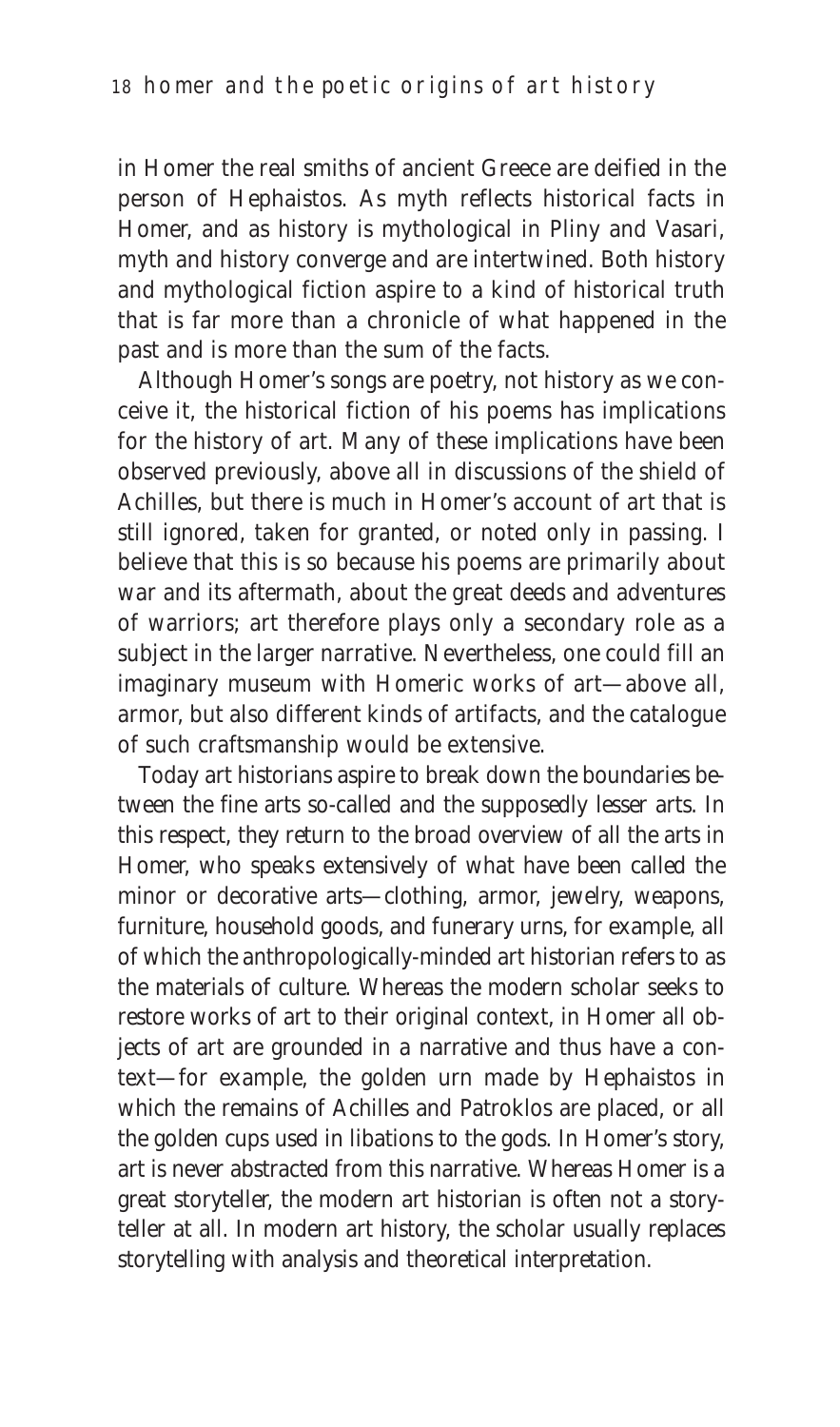Yet Homer also presents his readers with a lucid and coherent theory of art, and we can rightly speak of his appreciation of the aesthetic qualities of art objects as art criticism. He also gives us a rich anthropology of art when he discusses the uses of artifacts in warfare, worship, banquets, and funerals and dwells on the exchange of artifacts or the giving of such artifacts as gifts. Homer details the materials, scale, and colors; he describes the ways in which works were made. He dwells on them as symbols of power—a subject of great moment for art historians today and he has a keen sense of how the visual or spatial arts are related to other art forms, above all, music. Granted, Homer's allusions to art are sometimes tantalizingly brief and leave us wanting to know much more, but were we to journey to Hades and engage the poet in conversation, he would no doubt present the countercharge that we moderns over-interpret works of art and pile onto our often overloaded accounts more information than is useful or relevant.

To survey the arts in Homer, by no means exhaustively or systematically, let us begin with a brief account of his theory of art and his interrelated art criticism, which are essential to the Greek tradition of art as imitation. Homer famously describes various vivid incidents from life on the shield of Achilles, for example, a scene in which two lions tear apart the belly of a bull and gulp down its blood and guts as dogs nip at them to no avail. Such lively slices of life (or death, as the case may be) are found elsewhere; on a smaller scale, for example, on a brooch of Odysseus' that depicts a hunting dog pinning down with its forepaws a spotted fawn convulsed in agony, its hooves flying outward. Both descriptions imply a theory of art as illusion, an illusion that the poet celebrates and justifies critically when he says that the image on the brooch was "wonderful to behold."

Homer also brings the brooch into the larger context of dress when he says that the piece, made of gold, was set against Odysseus' purple cloak and close-fitting tunic which itself was as fine as dry onion skin, both soft and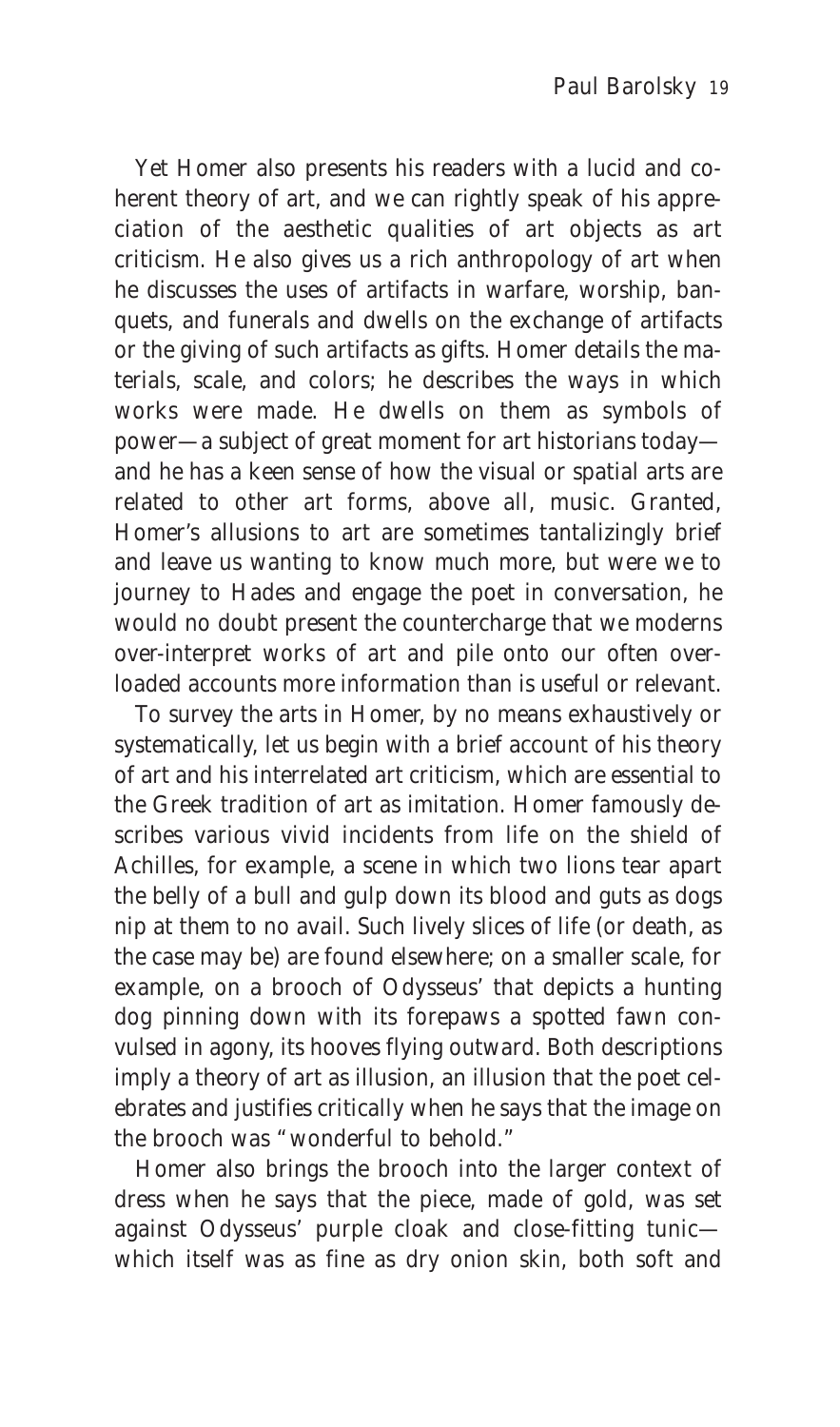shining. Here Homer focuses on the art of dress; and in the Homeric world of relationships, sources and origins are to be borne in mind, in this case, weaving. And just as the art of clothing is woven throughout Homer's poems, his songs are themselves the interweaving of various narratives in the larger web of his art. The tutelary deity of such weaving, Athena, weaves Hera's wondrous gown, and Aphrodite wears a beautiful, glimmering, embroidered robe fashioned for her by the Graces. Many are the women weavers of Homer: Helen, Andromache, Calypso, and Circe. Above all, Penelope is a crucial figure in the world of weaving, for she is renowned for weaving and unweaving a shroud for her father-in-law Laertes. Buying time, like Scheherazade with her seemingly endless storytelling, Penelope makes us ponder the very threads of the Fates. Sometimes, too, finely woven goods are offered up to the gods, as when Hector asks his mother to bring a beautifully shimmering robe to the shrine of Athena and place it on the knees of the goddess' effigy. With wonderful effect, Homer tells us that the brocade glittered like starlight. Athena and the various women who weave in Homer stand for the weaving of countless women whose works have either vanished or been forgotten because weaving is easily dismissed as a minor art. Homer helps us to remember—as part of his cultural world—the gorgeously woven fabrics, the fine linens, and the dazzling embroidery of the many anonymous but highly accomplished women artists of ancient Greece.

Even more conspicuous than beautiful dresses or tunics, all of which pertain to the domestic sphere, is the art of armor, in other words, military attire: breastplates, helmets, and shields, along with the artfully crafted chariots of gods and mortals. Over and over, Homer pictures the gleaming brightness and shimmer of such beautifully crafted armor, some of it made by Hephaistos, but most of it fashioned by, again, anonymous smiths to whom the poet refers by way of scattered allusions to their tools, craft, and materials. Homer rises to great heights when on occasion he compares light-re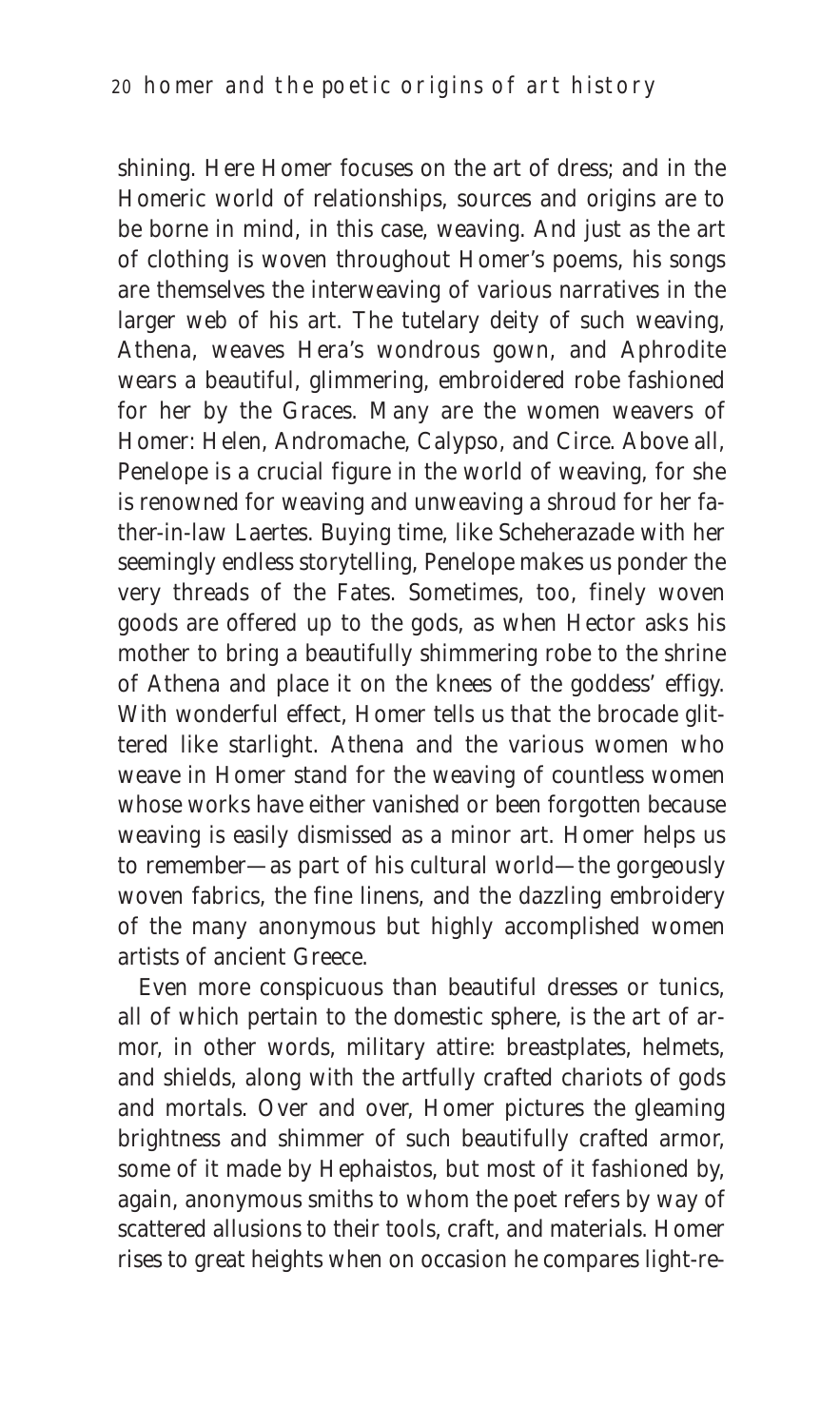flecting armor to the stars above, in particular when celebrating Diomedes' arms, a passage we might almost call an example of the Homeric sublime. In praising the luminosity of Achilles' shield, he similarly likens its radiance to the light of the full moon, a reflectivity of metalwork dependent on the artifice of smiths capable of bringing their work to a high polish. And Homer is not only sensitive to the optical properties of well-crafted arms; he is also attentive to their sonority, above all, the clang of armor, of metal against metal, the sounds that ring out in battle. In Homer's rendering of sounds and scintillating sights we have the origins of "son et lumière."

If Achilles' arms are the most famous of all the martial garb that Homer describes, we should not neglect those of Agamemnon, which are also of great interest as objects of military significance and aesthetic quality. The poet describes them in vivid detail as Agamemnon dresses for battle. Upon his legs Agamemnon first fits beautiful greaves with silver ankle straps. Next, around his chest he buckles a cuirass, a gift long ago from Lord Kinyres, with ten bands of dark enamel, twelve of gold, and twenty of tin and further decorated with dark blue enameled serpents, three on each side, arched like rainbows toward Agamemnon's neck. Across his shoulders and chest he then hangs a sword, the hilt of which bears shimmering golden studs; silver bands gleam on his scabbard, which is attached to a gilt baldric. He next takes up his broad shield with ten bronze circles and twenty tin studs around its rim. Upon the shield—the strap of which is silver with a three-headed serpent writhing upon it—glares a terrifying fire-eyed Gorgon accompanied by figures of Terror and Rout. Then Agamemnon puts on his ridged helmet with white crests of horsehair. Finally, he takes up two spears, the heads of which are tipped with bronze that reflect the gleaming sunlight.

Homer presents—not only vividly but also concisely—the iconography of Agamemnon's shield (the Gorgon and other allegorical figures appropriate to war), the materials of his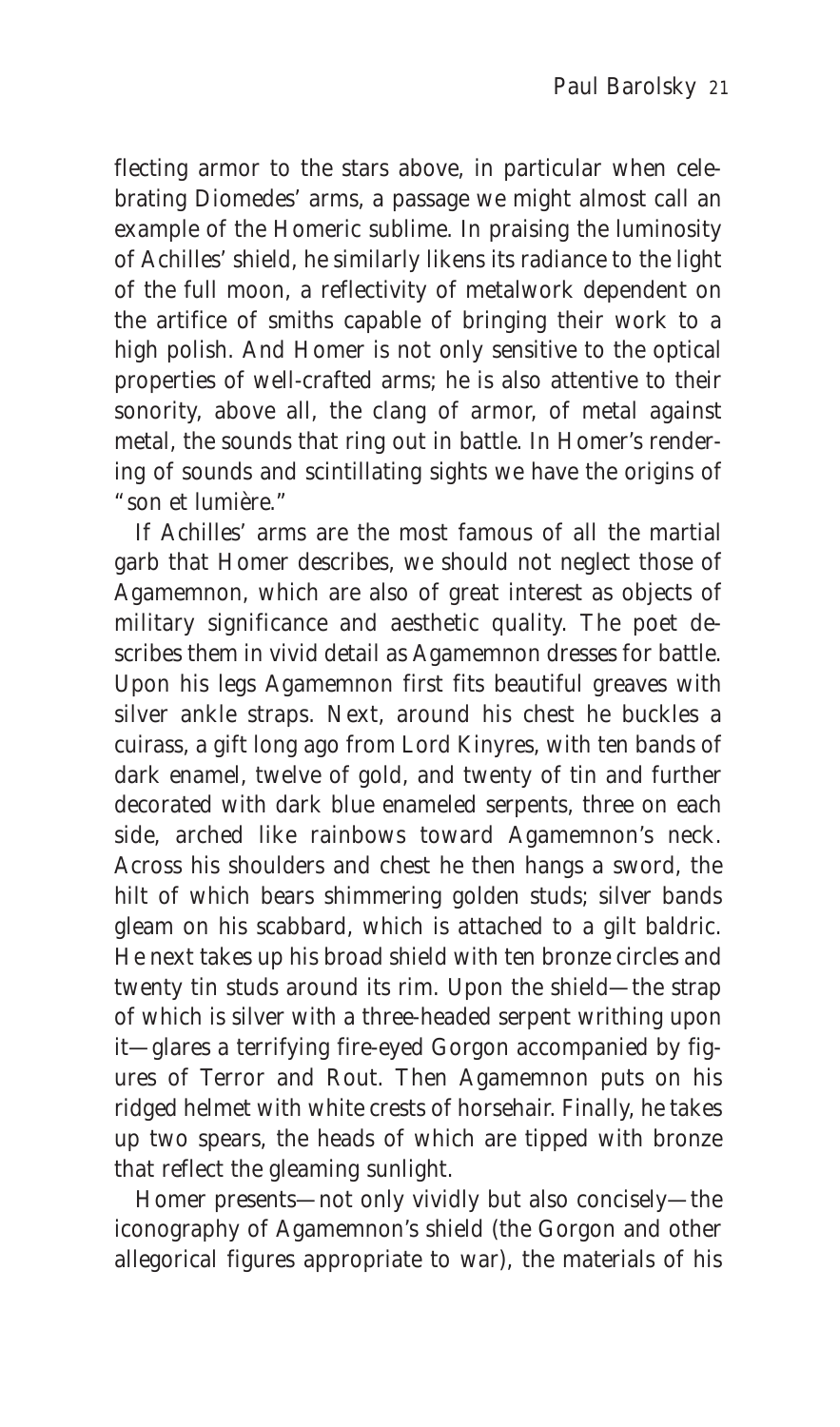arms (gold, silver, bronze, tin, and horsehair), their colors (gold, silver, blue, white), their luminosity, and the beauty of the craftsmanship. If Agamemnon is described in an epithet as lord of golden Mycenae, the gold of his arms only magnifies this identity. Gold, beautiful as well as an expression of wealth, demarcates and defines the social station of the great lord. The overall effect of Homer's appreciation of Agamemnon's arms is splendid in the totality of its details, even as we are impressed by their place in the context of the poem. The modern art historian, who often tends to talk around art rather than describe it in all its particularity, can still learn a thing or two here.

Not all the artifacts of warfare are made principally of metal. I refer here to one of the most impressive weapons described, the bow of Pandaros,

his bow of polished horn—horn of an ibex that he had killed one day with a chest shot upon a high crag; waiting under cover, he shot it through the ribs and knocked it over horns, together, a good four feet in length. He cut and fitted these, mortised them tight, polished the bow, and capped the tips with gold.

(*Iliad* 4.105–11; Fitzgerald trans.)

Here too Homer is specific about the use of the artifact in war, since it is with this bow that Pandaros is to wound Menelaos and later Diomedes (5.95–105). All-dominant as the war itself is, nevertheless Homer does not fail to note that the warrior is also an artificer who crafts his weapon with skill, making of it a beautiful object. There are other fine or noble materials for use in making weapons that are not only fit for war but exemplary of the culture: the leather used for loin guards, both bull's hide and ox hide, for example, and the teeth of a wild boar, as used on the helmet of Odysseus.

The poet is also attentive to the scale of things, for example the shield of great Ajax that he likens to a tower, or the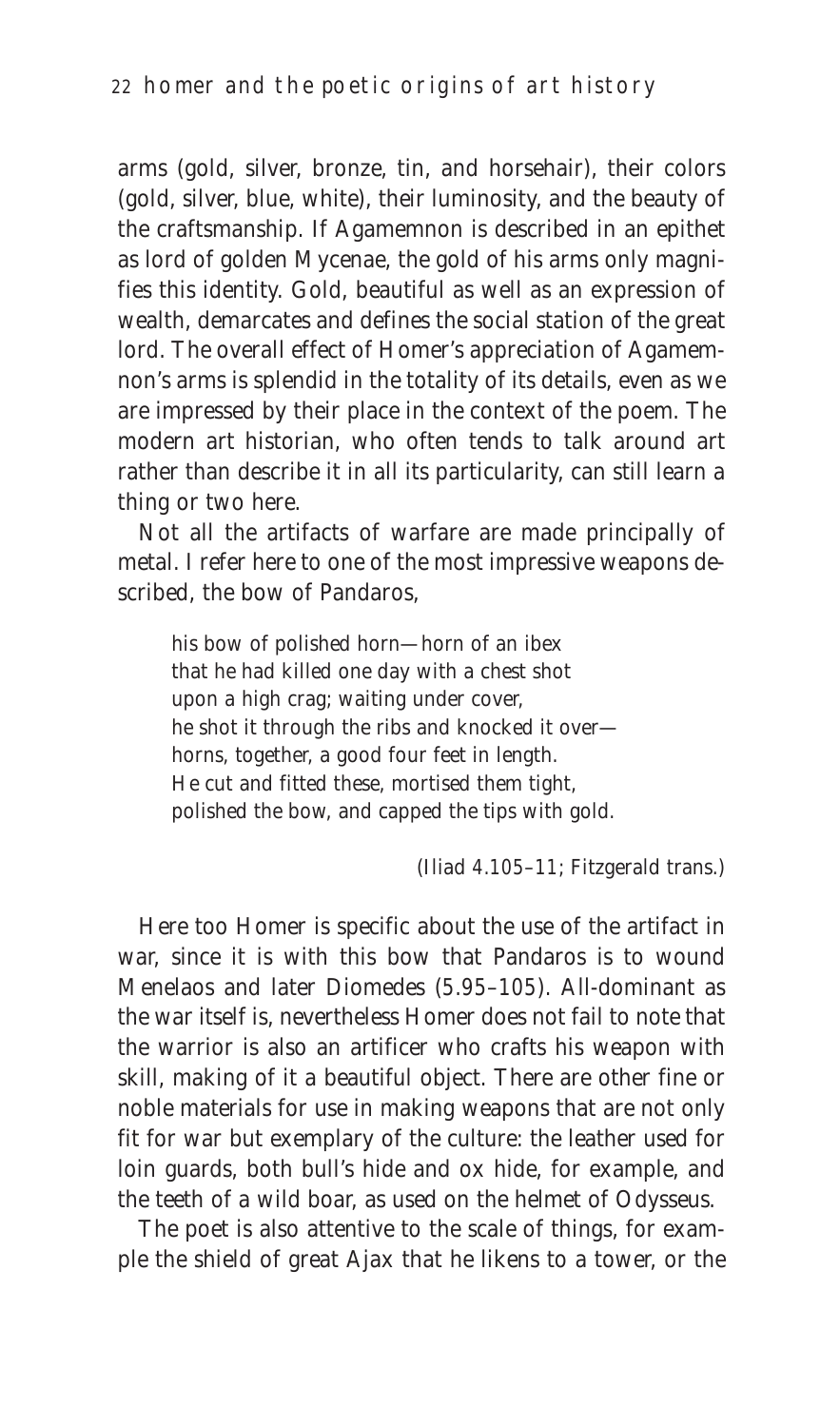spear of Achilles, made of Pelian ash, so heavy that other warriors cannot even lift it. Scale is especially significant in Homer's architecture. The halls of the gods on Olympos are lofty and spacious, and flash with gold. Some palaces of mortals are truly vast, for example, Priam's palace with its bright colonnades and fifty rooms of polished stone for his sons and their wives, and an additional twelve rooms also of polished stone occupied by his daughters and their husbands. Here scale is an expression of prosperity and power. Although Homer's descriptions of architecture are more evocative than detailed, he nonetheless offers us some suggestive particulars. In beautiful similes, he evokes the tightfitting stones of walls, and he even alludes to the chalk line used to make a beam straight. He also speaks of the massive stones of buildings—the structures themselves made of ashlar and with timber roofs, but supported by great piers and bright colonnades.

Homer is exceptionally vivid when, for example, he pictures the palace of Menelaos with its entry wall of stone, its interior spaces glittering throughout and filled with beautiful furnishings and accoutrements, including tall thrones, a polished table, and various vessels such as a silver bowl, a golden pitcher, and cups of gold. No less magnificent is the palace of Alcinous:

> Odysseus, now alone before the palace, meditated a long time before crossing the brazen threshold of the great courtyard. High rooms he saw ahead, airy and luminous as though with lusters of the sun and moon, bronze-paneled walls, at several distances, making a vista, with an azure molding of lapis lazuli. The doors were golden guardians of the great room. Shining bronze plated the wide door sill; the posts and lintel were silver upon silver; golden handles curved on the doors, and golden, too, and silver were sculptured hounds, flanking the entrance way,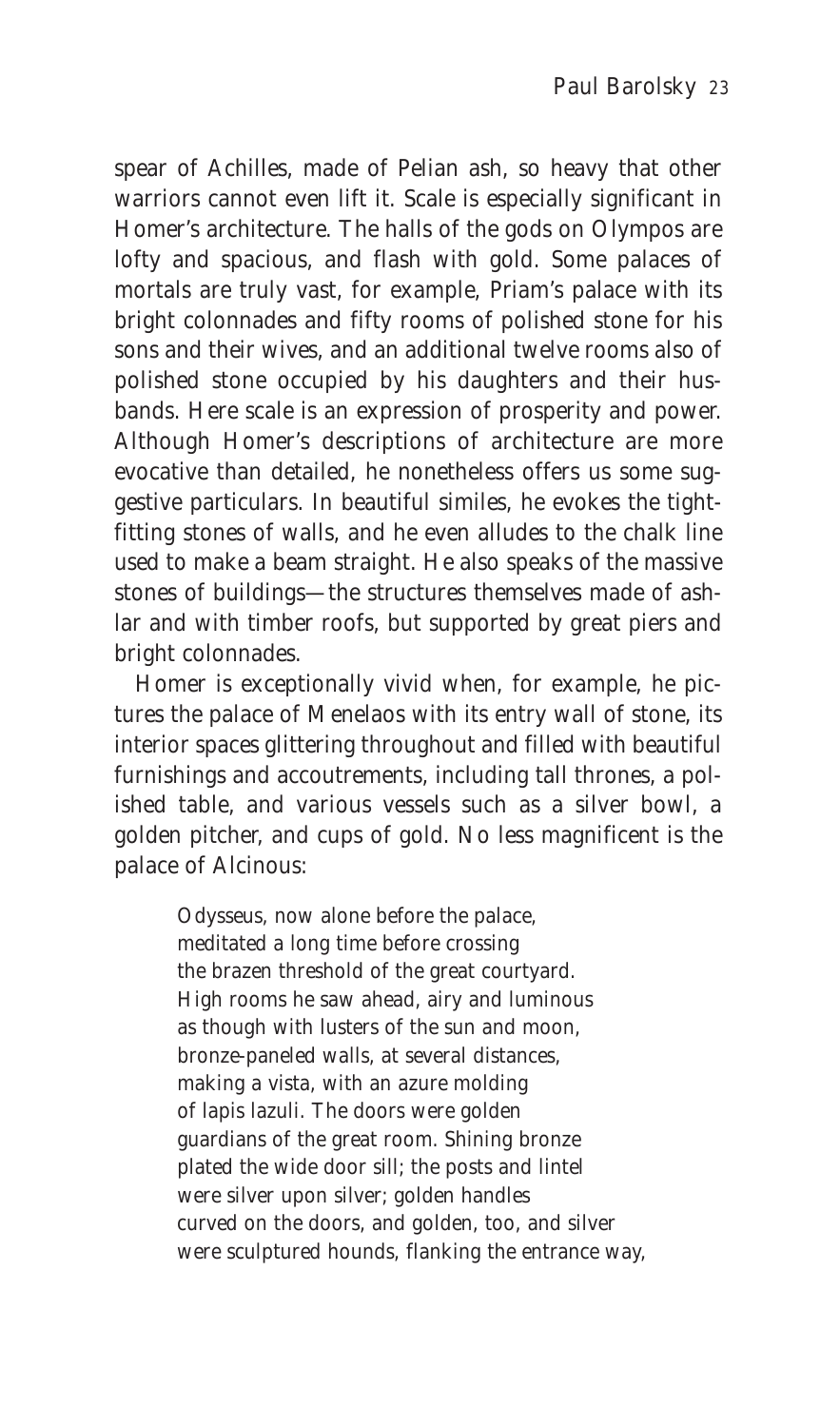cast by the skill and ardor of Hephaistos to guard the prince Alkínoös's house undying dogs that never could grow old. Through all the rooms, as far as he could see, tall chairs were placed around the walls, and strewn with fine embroidered stuff made by the women.

Ultimately, for Homer there is no distinction between fine arts and minor arts, since they both serve the fulfillment of living:

> And fifty maids-in-waiting of the household sat by the round mill, grinding yellow corn, or wove upon their looms, or twirled their distaffs, flickering like the leaves of a poplar tree; while drops of oil glistened on linen weft. Skillful as were the men of Phaiákia in ship handling at sea, so were these women skilled at the loom, having this lovely craft and artistry as talents from Athena.

(*Odyssey* 7.81–97, 103–11; Fitzgerald trans.)

Architecture and its decoration are indissolubly one as part of culture and intelligence, and even if Homer's descriptions do not permit us to reconstruct his great palaces, his evocations of color, materials, scale, and light incite us to imagine these magnificent dwelling spaces.

The palaces are not only abundantly filled with furnishings and many kinds of household goods; they are also adorned with sculptures, the most splendid examples of which are those two immortal dogs fashioned of gold and silver, which presumably stand for the eternal grandeur of the king himself. Within the palace are yet another two statues, also in gold, of boys who hold aloft bright torches.

Light, by the way, whether flooding interior spaces, reflecting from polished stone and polished wooden furniture, or reflected by armor, is a crucial aesthetic phenomenon in the Homeric poems and evokes the brilliance of Mediterranean sunlight. Whether depicting great palaces or the bat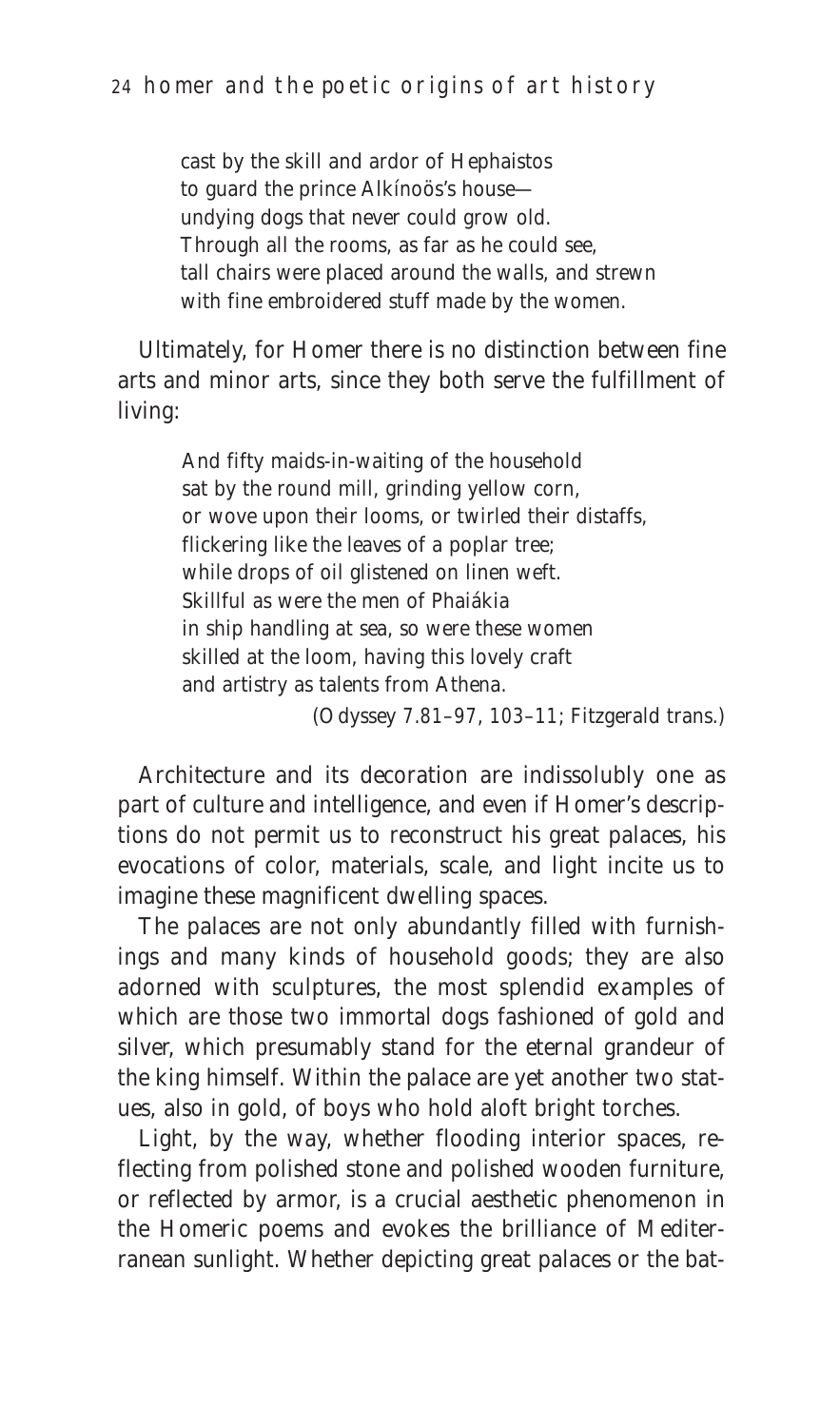tlefield, whether describing works of art large or small, Homer's sense of light as atmosphere and enhancement captures not only the splendor of the art, but also the total sense of life and setting—the wealth, magnificence, and above all, the power that such art suggests.

Homer frequently mentions one type of object which, standing for authority, social harmony, and power, is often overlooked. I mean the ruler's staff, an artifact that belongs in any comprehensive history of art and its objects. (As far as I know, however, a comprehensive history of the staff and all its cognate forms—baton, mace, crozier, and even magic wand—has yet to be written.) Homer refers throughout his poems to the staffs of Khryses, Achilles, Agamemnon, Odysseus, Telemachus, Calypso, Circe, and Minos. Let us consider the two most elaborately described of these objects.

In the clash between Achilles and Agamemnon at the outset of the *Iliad*, Homer has Achilles dwell on the staff he is holding:

> "But here is what I say: my oath upon it by this great staff: look: leaf or shoot it cannot sprout again, once lopped away from the log it left behind in the timbered hills; it cannot flower, peeled of bark and leaves; instead, Akhaian officers in council take it in hand by turns, when they observe by the will of Zeus due order in debate: let this be what I swear by then: I swear a day will come when every Akhaian soldier will groan to have Akhilleus back. That day you shall no more prevail on me than this dry wood shall flourish—driven though you are and though a thousand men perish before the killer, Hektor. You will eat your heart out, raging with remorse for this dishonor done by you to the bravest of Akhaians." He hurled the staff, studded with golden nails, before him on the ground.

> > (*Iliad* 1.233–46; Fitzgerald trans.)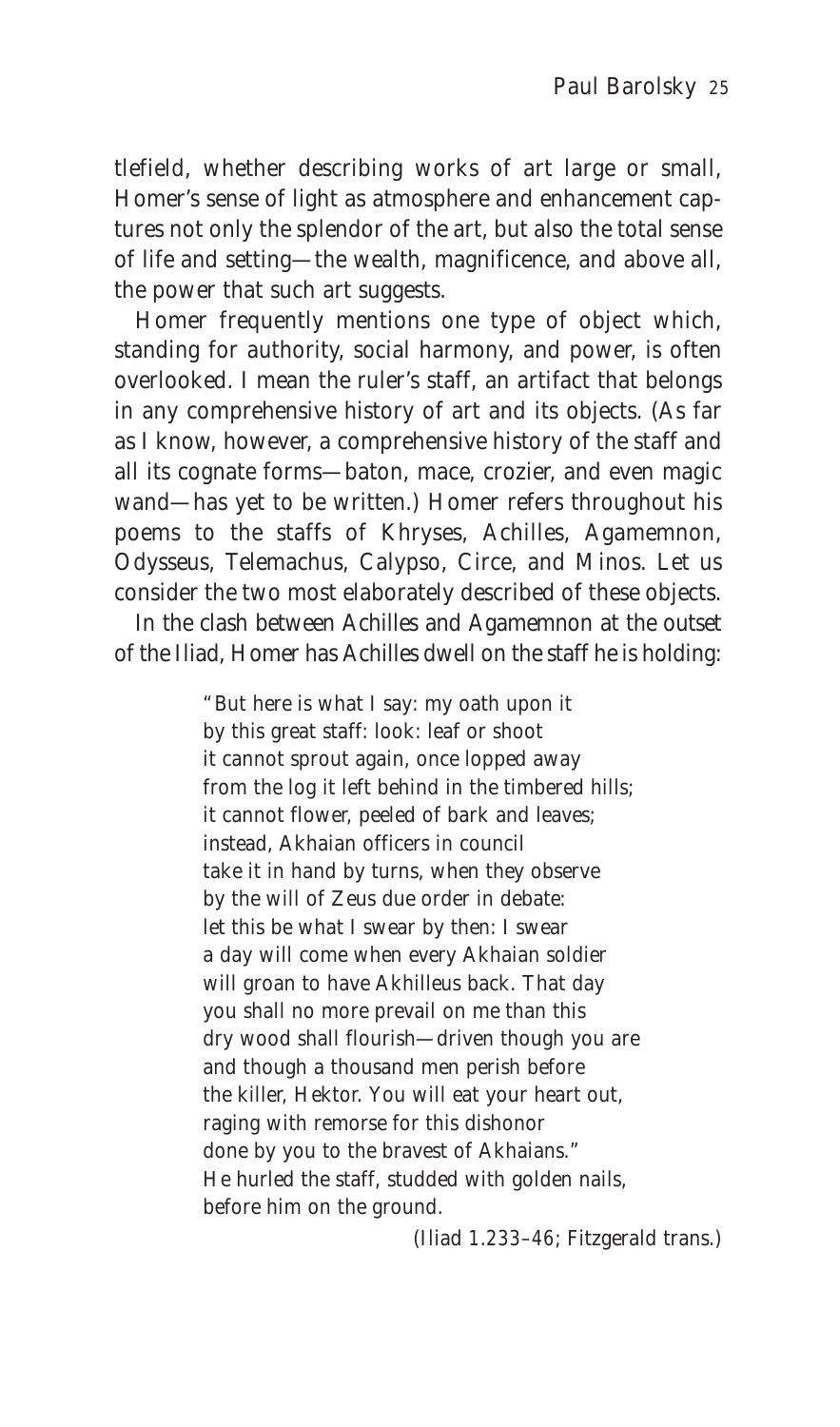#### 26 homer and the poetic origins of art history

Homer traces the history of the object directly from nature as he outlines the metamorphosis of a tree into a symbol of power. That Achilles' staff was studded with golden nails makes it an object with aesthetic value, but it also can take on the role of a weapon, since its nails inflict pain upon anybody who challenges the bearer's authority and power. The staff functions in just this way when Odysseus uses his to thrash the loutish Thersites after the latter delivers his famously ill-tempered and abusive speech. In its various uses, the staff is meant to bring about social order and harmony. Homer tells us that it is used at council meetings where all who participate take it in hand as they speak. Binding the body politic and creating community, the staff is thus of deep social significance, though it plays a still more complex role here. When Achilles hurls it to the ground, it is a weapon that will not be used (Athena already having "persuaded" him to sheathe his sword); but it also expresses Achilles' exasperated hope and his deep conviction that his place, forfeited just as he has thrown down the staff, will be recognized and restored.

The other principal staff, seen in opposition to Achilles', is Agamemnon's. It is described in book 2 when Agamemnon addresses the host of Achaeans:

> Before them now arose Lord Agamémnon, holding the staff Hêphaistos fashioned once and took pains fashioning: it was a gift from him to the son of Krónos, lordly Zeus, who gave it to the bright pathfinder, Hermês. Hermês handed it on in turn to Pélops, famous charioteer, Pélops to Atreus, and Atreus gave it to the sheepherder Thyestês, he to Agamémnon, king and lord of many islands, of all Argos the very same who leaning on it now spoke out among the Argives.

> > (*Iliad* 2.100–9; Fitzgerald trans.)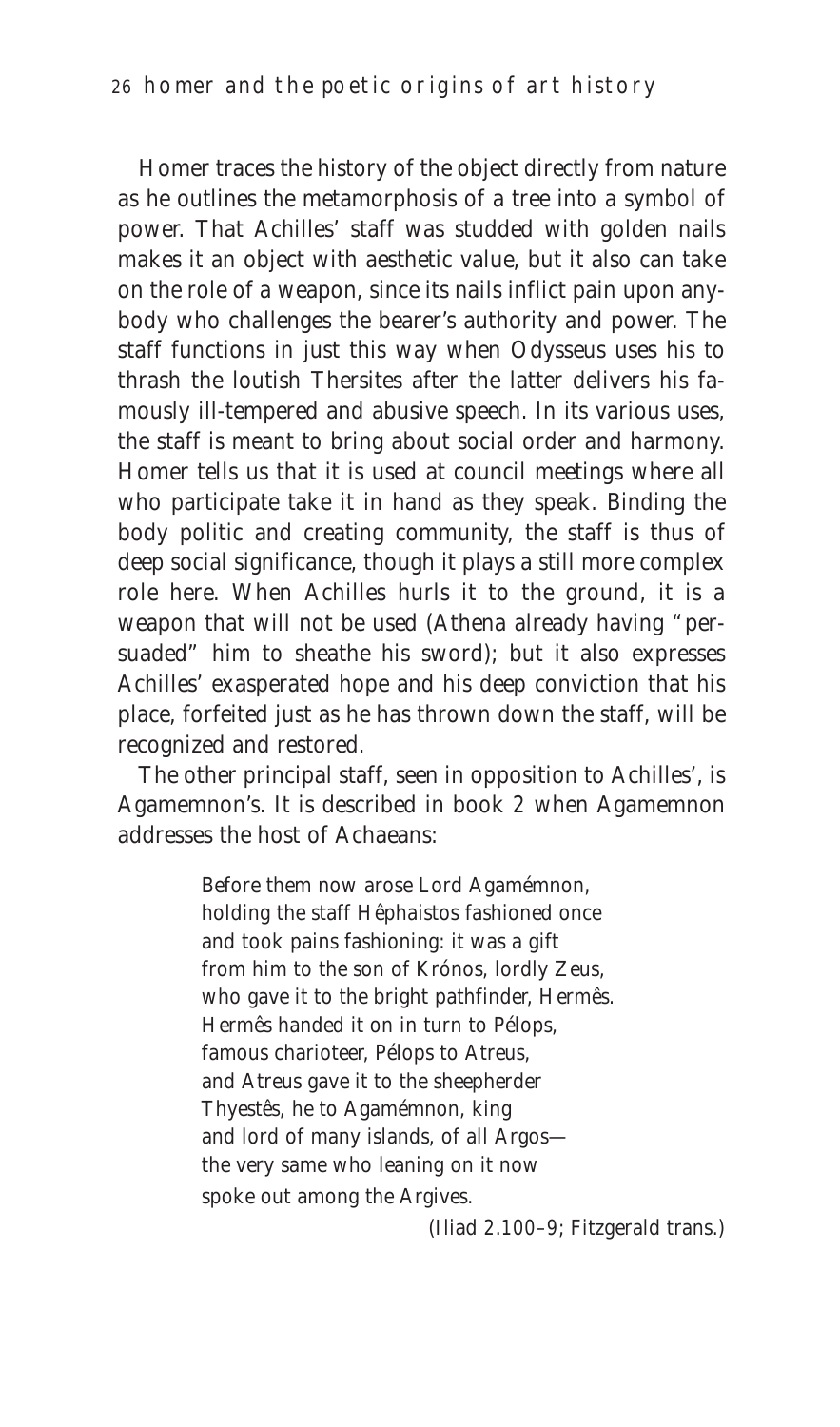Once again we have here a genealogy of art, what the modern scholar calls the provenance of the object, this time tracing it from its divine origins to the time of Homer's story. Surely, the poet's account of this and related staffs reflects the realities of Greek history—including its art history—and helps us to imagine a kind of artifact, long since destroyed, that the poet knew well. When we think of art in anthropological terms who uses it and how, and the authority it represents and brings—we cannot ignore the staff as an object of great significance, linking the human world to nature and to the divine.

## 3. homer's artists

if homer's poems abound in art, they are necessarily populated with artists, many of whom, as I have observed, were anonymous, for example, countless weavers or smiths, including the smith who fashioned the sword belt of Heracles with beautiful intaglio representations of savage lions, bears, and boars as well as scenes of fighting. We have already encountered two artists, Hephaistos of course, but also Pandaros, who made his beautiful bow. We might also mention here Paris who, Homer tells us, built his own palace with the help of others, master builders as the poet calls them. As an architect, Paris is a reminder that throughout the history of art in the West rulers or patrons of high station have been actively involved in the design of their palaces.

Homer identifies other artists by name: Phereklos, a man who knew both the art of building and handicraft; the goldsmith Laerkes, who with his hammer, anvil, and tongs prepares the gold that adorns the horns of a sacrificial heifer; Ikmalios, the craftsman who fashioned the throne of Penelope with its silver whorls and ivory decoration. And let us not forget Epeios who built the Trojan horse, a horse that we can consider a sculpture surely, indeed, the ancestor of all the great equestrian monuments, both ancient and modern—for example, the colossal equestrian monuments designed but never fully realized by Leonardo. I have talked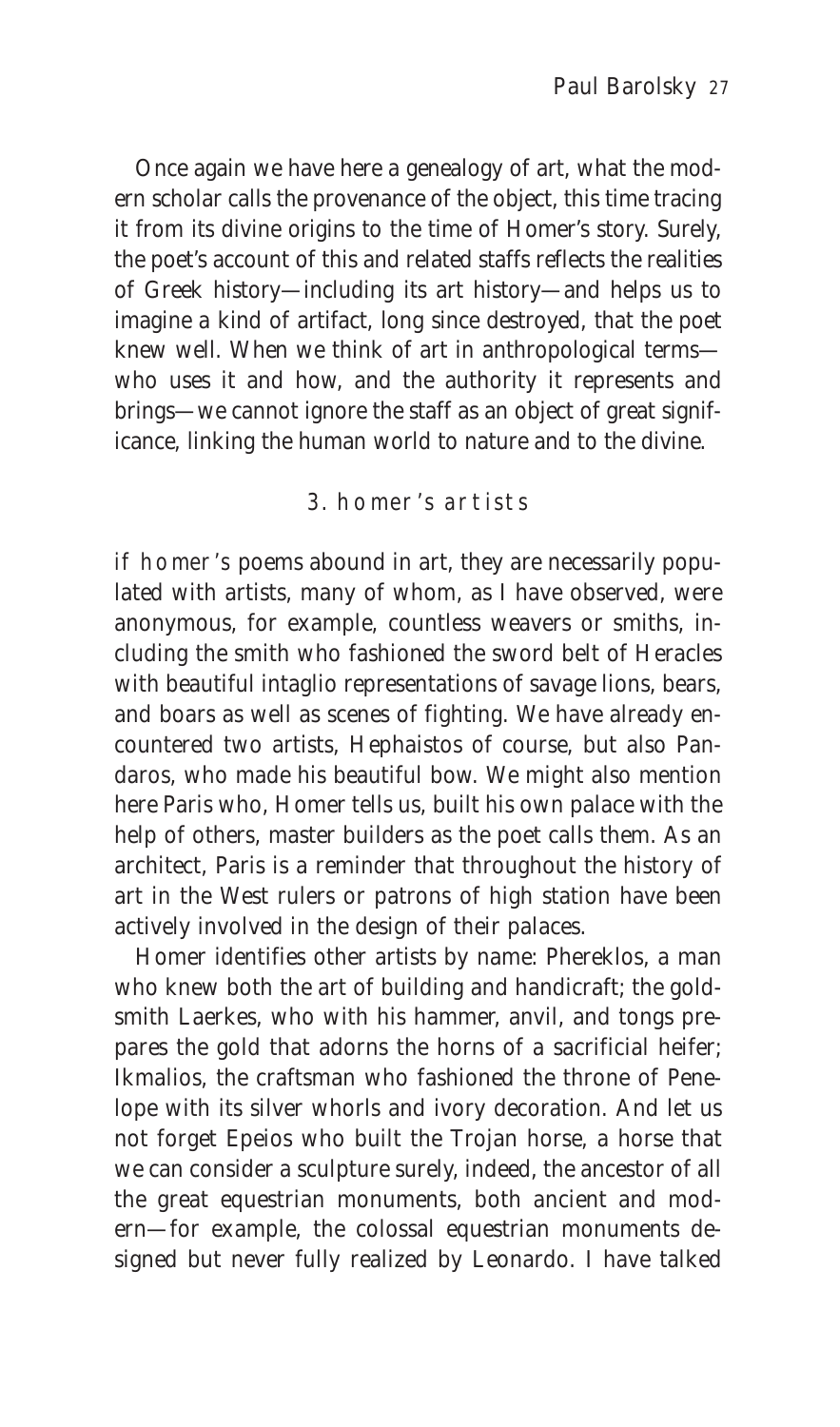about the importance of scale in Homer's art. Although he does not give us a precise account of the dimensions of the Trojan horse, he indicates its large scale when he says it contained the Greeks who came forth to destroy Troy. In the spirit of the Homeric sublime, Virgil would later embellish Homer by saying that the horse was as big as a mountain a reminder that at least one ancient sculptor wanted to carve a figure out of a mountain.

The hollow horse was an especially clever invention, since horses had a powerful allure for the Trojans, as trainers or breakers of horses. It thus played to the very identity of the Trojans who fell under its spell and took it into their city. We can, I believe, reasonably speculate that if Epeios executed the enormous horse, Odysseus, who was hidden within and who led the expedition against the Trojans, was its inventor. After all, Odysseus, as Homer presents him over and over, is a master of tricks and dissembling, a man of infinite guile, a canny strategist who excels in deception and invention. Throughout the history of art, the distinction can often be made between the inventor of a work of art and its executor. In this case, I propose such a collaboration between Epeios and Odysseus, a collaboration not explicitly stated but implicit. The great illusionistic horse, true to the Greek theory of imitation, is a masterpiece of mimetic art. It is also a great work of artful military strategy and thus deserves a special place in the pantheon of Homeric masterpieces along with Hephaistos' shield for Achilles.

The invention of the horse is not the only masterpiece by Odysseus. He invented and carved out of an olive tree the nuptial couch he shared with Penelope, a work perhaps too easily forgotten because it is furniture. No builder, Homer tells us, had the skill to move the bed, and so Odysseus shaped a room with stone walls and smooth-fitting doors around it. Here Odysseus was both architect and sculptor. Odysseus himself recounts how he cut off the branches and leaves of the tree that he metamorphosed into a bed and then gave form to the stump by turning it into a bedpost. He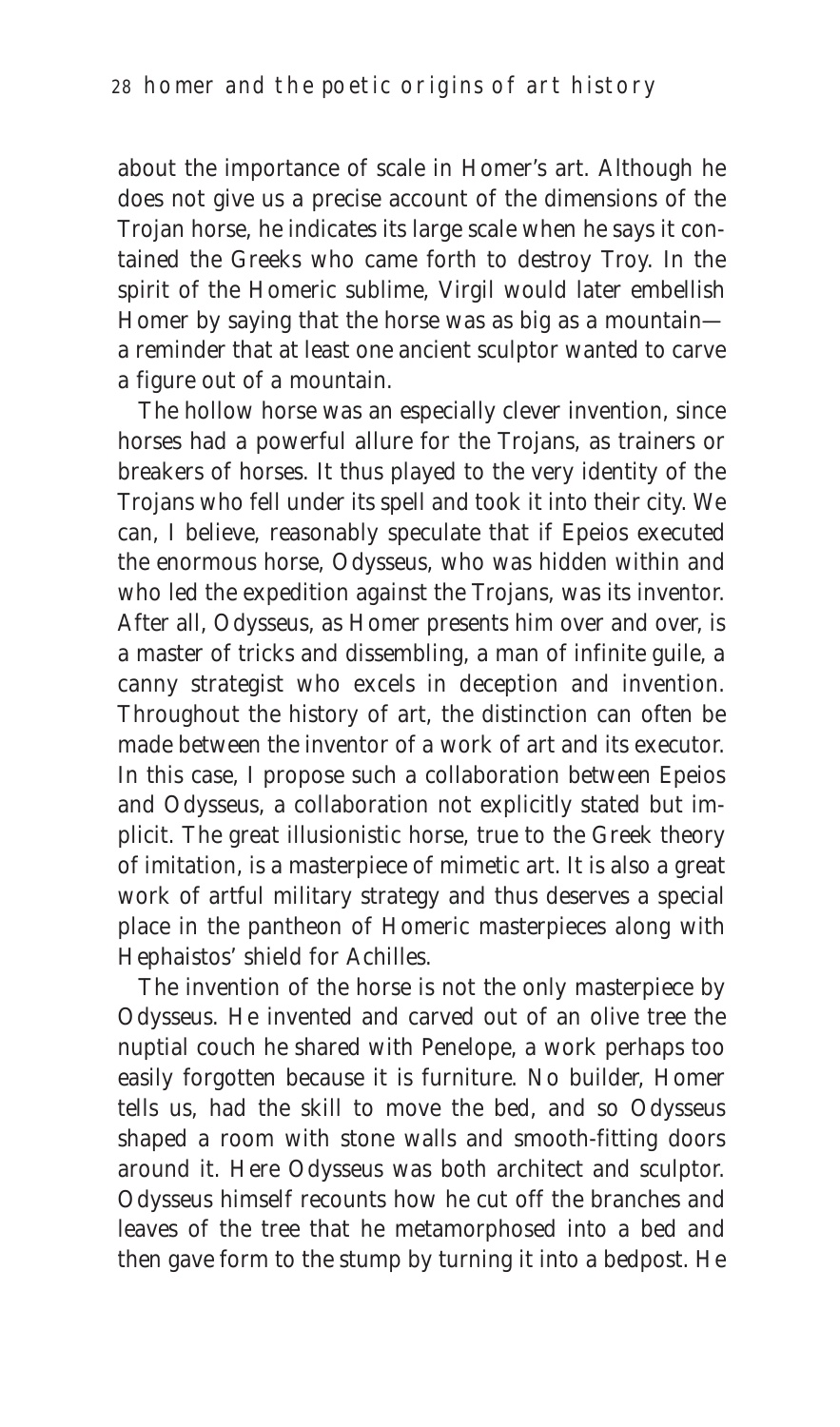used silver, gold, and ivory inlay to adorn this glorious piece of matrimonial furniture. In his account, Homer is really singing an epithalamium, a song of Odysseus and Penelope's bed and bedchamber, which is at the same time no less a hymn to the craft of its maker.

Odysseus' artistry is deep and extends far beyond the horse and the bed. He is a great storyteller and, as Homer also demonstrates, a superb orator. When he shrewdly returns to Ithaca in the guise of a beggar, his fateful deception recalls the illusions of the gods who come to earth in the personae of mortals. Although there are obviously no direct relations between Odysseus' disguise and the subsequent art of theater, I think we can nevertheless speak of Odysseus as a consummate actor when he performs in the persona of somebody other than himself. We ordinarily do not dwell sufficiently on Odysseus as an artist because this aspect of his life story, though surely recognized, is secondary to his greatness as king and warrior. To put it differently, one of the greatest artists at the dawn of Greek art history was also a glorious monarch and soldier.

Of all Homeric works of art, the shield of Achilles is surely the most famous and extensively discussed. As much as this work has been previously analyzed, I believe there is more that we might say about it and its maker. I would suggest that, like Leonardo's painting of Mona Lisa, the shield is so familiar as a masterpiece that we can easily take it for granted or consider it inadequately. For historians of Greek art history, as we have seen, it has obvious relations to Greek traditions as well as myths of metalwork. For students of art in general, Homer's account of the shield is also the foundational text in the history of rhetorical or poetical descriptions of works of art. As such, it is the great ancestor of a whole tradition of poetic writing about art, which we often refer to as ekphrasis, that flourished later in the pages of Vasari and many, many others, even though this tradition has receded in importance in the age of modern art history.

As used in warfare, the shield prompts us to remember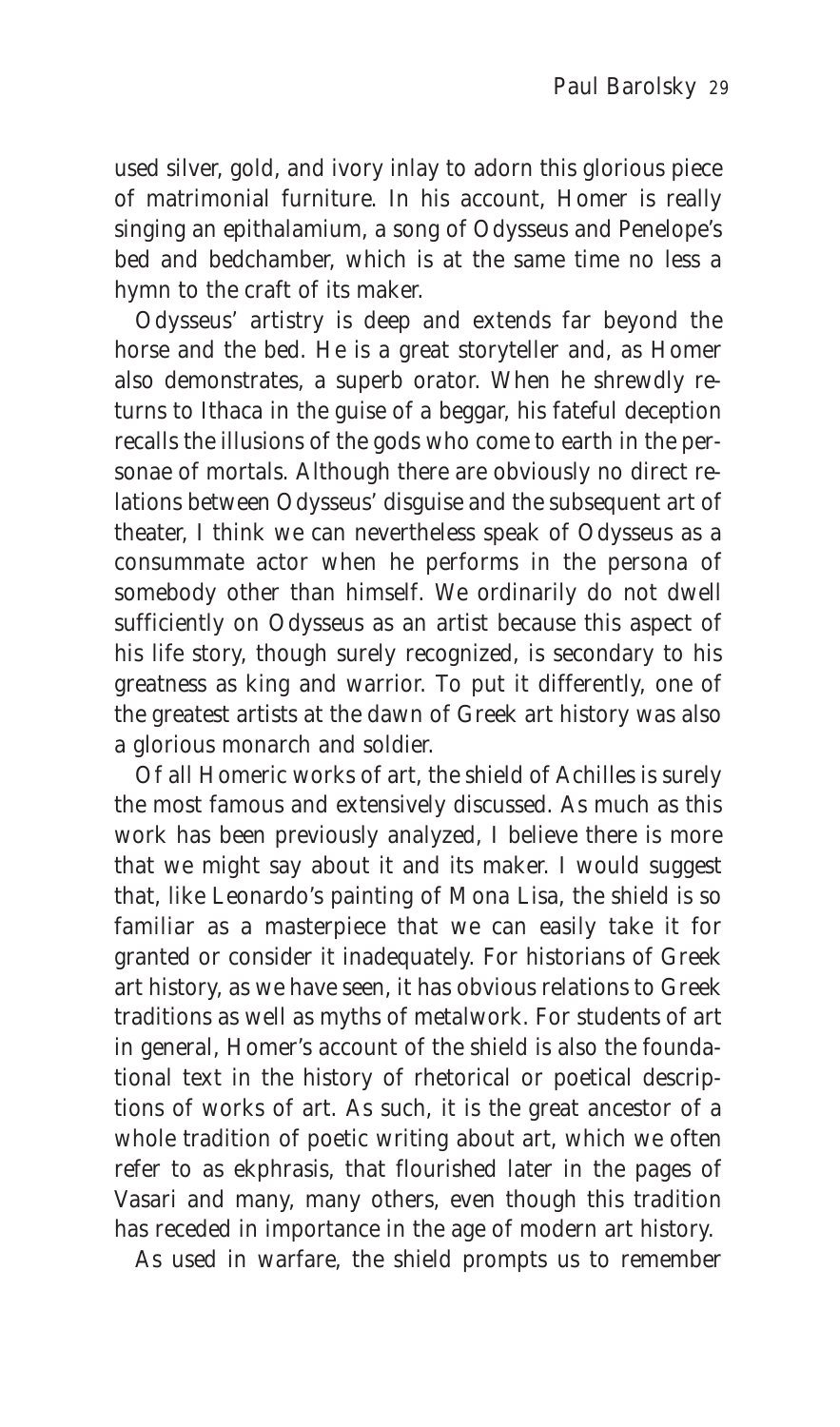## 30 homer and the poetic origins of art history

that for the pre-Socratic philosophers, writing in Homer's wake, war was the father of all things. War, we might therefore say, was the father of the shield. From the death, destruction, and discord of war emerged the concord of Homer's poetry and more specifically the cosmic shield made by Hephaistos. War and peace, life and death, which are Homer's central themes, define each other by antithesis both in the poem in general and in the shield in particular, where Hephaistos juxtaposes images of cities at peace and at war. The city at war upon the shield serves as a foil to the poet's emphasis on peace and harmony. Most significantly, the shield's emphasis on music, the depiction of song, dance, and music-making, conveys the dominant theme of harmony, the harmony associated with peace, which is underscored by the depiction of the fruits of husbandry and agriculture, arts that flourish in peacetime. The harmonious image of an ideal city under the rule of law on the shield anticipates Plato's attempt to define a perfect republic or commonwealth; it even foreshadows Lorenzetti's famous allegory of good government in Siena, a fresco of a city at peace, harmoniously rendered with dancing women like those in Homer's city; it is similarly the ultimate ancestor of other pictorial utopias, above all, the serene and harmonious panels of the ideal city associated with Piero della Francesca.

Homer's beautiful and artful, indeed poetic, description of the shield of Achilles, the supreme example in the poem of the art of Hephaistos, is saturated with images of various kinds of art. Elders are portrayed sitting on benches of polished stone, a reminder of the importance of finish in Homer, as we saw in his descriptions of armor, shields, architecture, and furniture. In the peaceful city of the shield, we behold a wedding seen by torchlight, with singers and dancers and musicians performing on pipes and lyres. Later, in the scene of a vineyard, we behold a boy singing a delicate dirge, while others break into song. Then, too, there is architecture that also pertains to music: the dancing floor built by Daedalus, in other words, the great labyrinth. Some of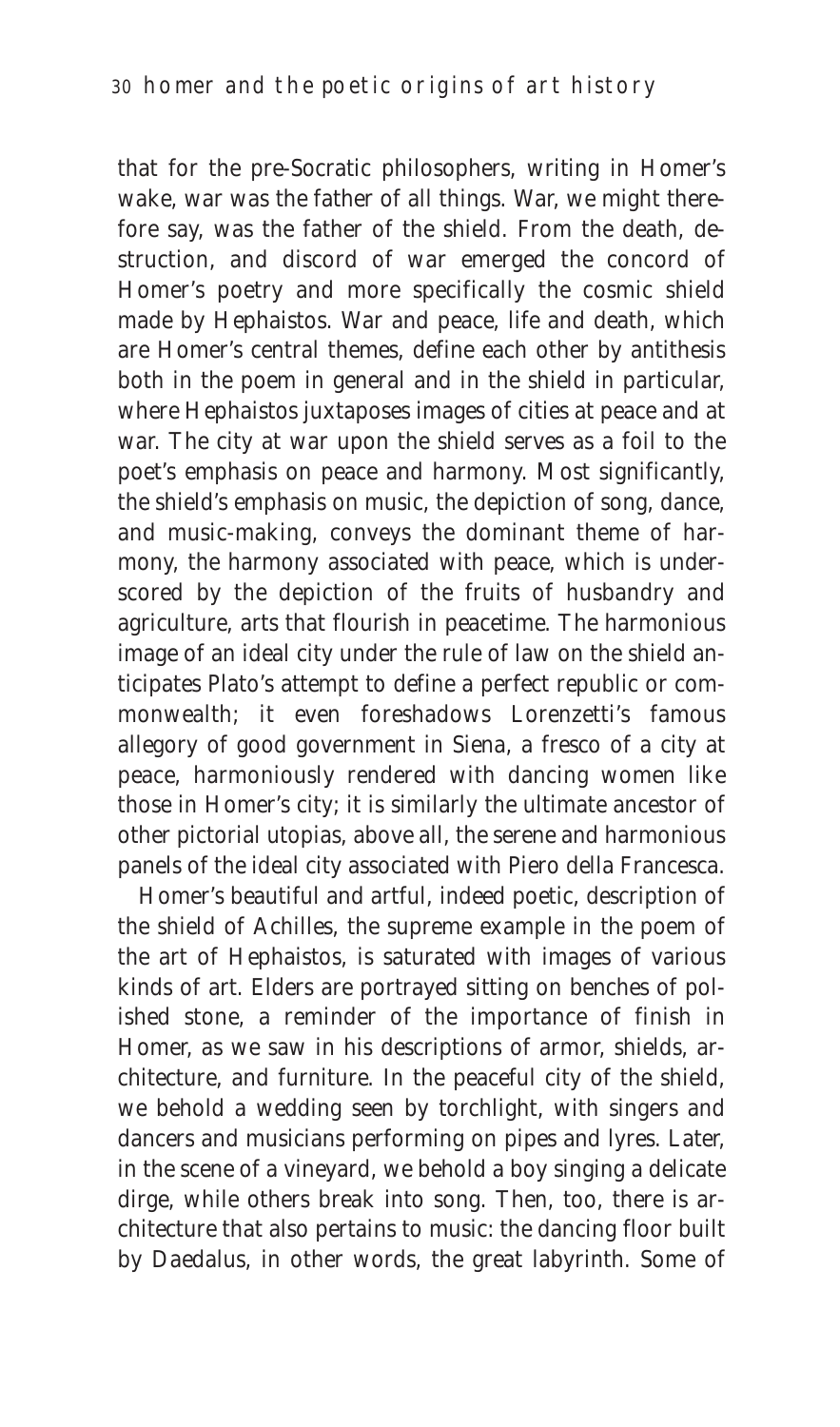the dancers are related to yet other arts besides music, since the women wear soft gowns of linen and the men have wellknit chitons, in other words, artfully woven clothing of great beauty. Furthermore, the men who dance are wearing objects beautifully crafted, namely, daggers set in golden hilts hanging from silver lanyards. Once again, but in microcosmic form, we have the prominent arts of weaving and metalwork, set in a musical context that highlights the music of Homer's own song. Long before Ovid unified the arts by seeing them all as forms of metamorphoses, long before Wagner aspired to the unity of all the arts, or Baudelaire sang of the correspondences of the arts, Homer had created on the shield of Achilles a new world of all the various arts.

We might recall here, as another way of highlighting the importance of art, that when Achilles is not in battle, but retreats to his tent, he is found playing his lyre. As a figure of great might, he is not unlike the powerful and destructive Apollo who accompanies the Muses, playing his well-known lyre.

Homer grounds the art of the shield by likening the circle of those dancers upon the dancing floor to the circular motion a potter gives to a clay pot as he builds and shapes it with his hands. In the end, however, music is the dominant art of the shield, as an extension of the music of the bard who sings his song about art, his song about song. We might well say in the words of Walter Pater that in Homer all art aspires to the condition of music, and in particular, Homer's music. Although Homer is impersonal—even on the rare occasion when he speaks in the first person—he is nevertheless very self-conscious and his attention to music is a reflex of his own musical art. Such self-consciousness is a hallmark of both the history of art and the interrelated history of literature in the Western tradition.

Homer came to be thought of as a blind poet, much like his Demodocus, the blind bard at the court of Alcinous, and so he may be thought of as singing of himself. As Hephaistos the cripple may speak to a reality about lame smiths, so the blindness of Demodocus and Homer touches an ancient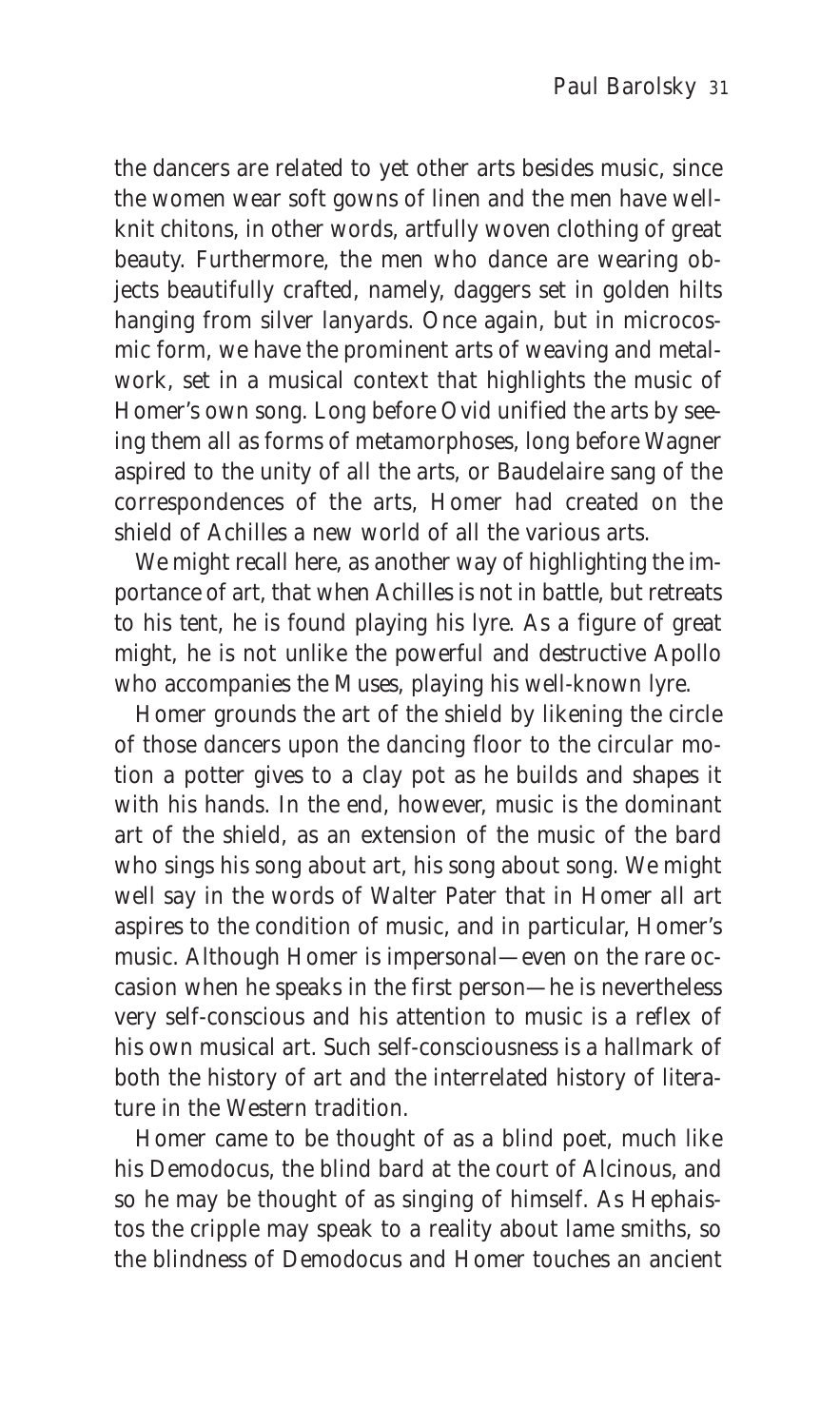intuition about the powers of blind minstrels and blind prophets of ancient Greece. The poet's blindness is a tragic gift, which in its poignancy magnifies through antithesis our sense of how much Homer in fact sees, whether he pictures an entire world at war so vividly throughout his poem or whether he concentrates it in his description of the shield.

Homer implicitly competes with the artist whose shield he describes. On *his* shield—a pictorial illusion of complexity beyond anything ever created in relief, either in ancient Greece or after—Homer surpasses all visual artists or illusionists. But the relations of poet to pictorial artist are circular, since the poet defines himself in terms of the metalworker's imagery in the first place; that is, the visual art of the smith is the point of departure for the poet. Homer may be superior to the smith, but only by competing with him; for it is the smith's activity that becomes the poet's imagery and gives substance to the poet's song of the shield. Even before Homer competes against the smith, though, he talks about artistic competition when telling the story of Thamyris the Thracian who challenged the Muses in song, for which he was punished by being maimed. This often forgotten story anticipates the stories of Marsyas and Apollo or Arachne and Minerva.

(The competition between Homer and the smith, between poet and pictorial illusionist, is the foundation for a long tradition of comparison or competition between the arts, both within and across artistic media, a tradition that extends down to the present. We find such competition between Michelangelo and Leonardo and more recently between Picasso and Matisse.)

In discussing artists and art, works of art both real and imaginary, I have been circling towards the greatest of all of Homer's artists, Hephaistos, whose creations the poet refers to throughout his poems. In addition to fashioning the shield of Achilles, his masterpiece, he also made, we recall, the staff of Agamemnon, which is just one among many objects that we might list in the catalogue of his works. He fashioned the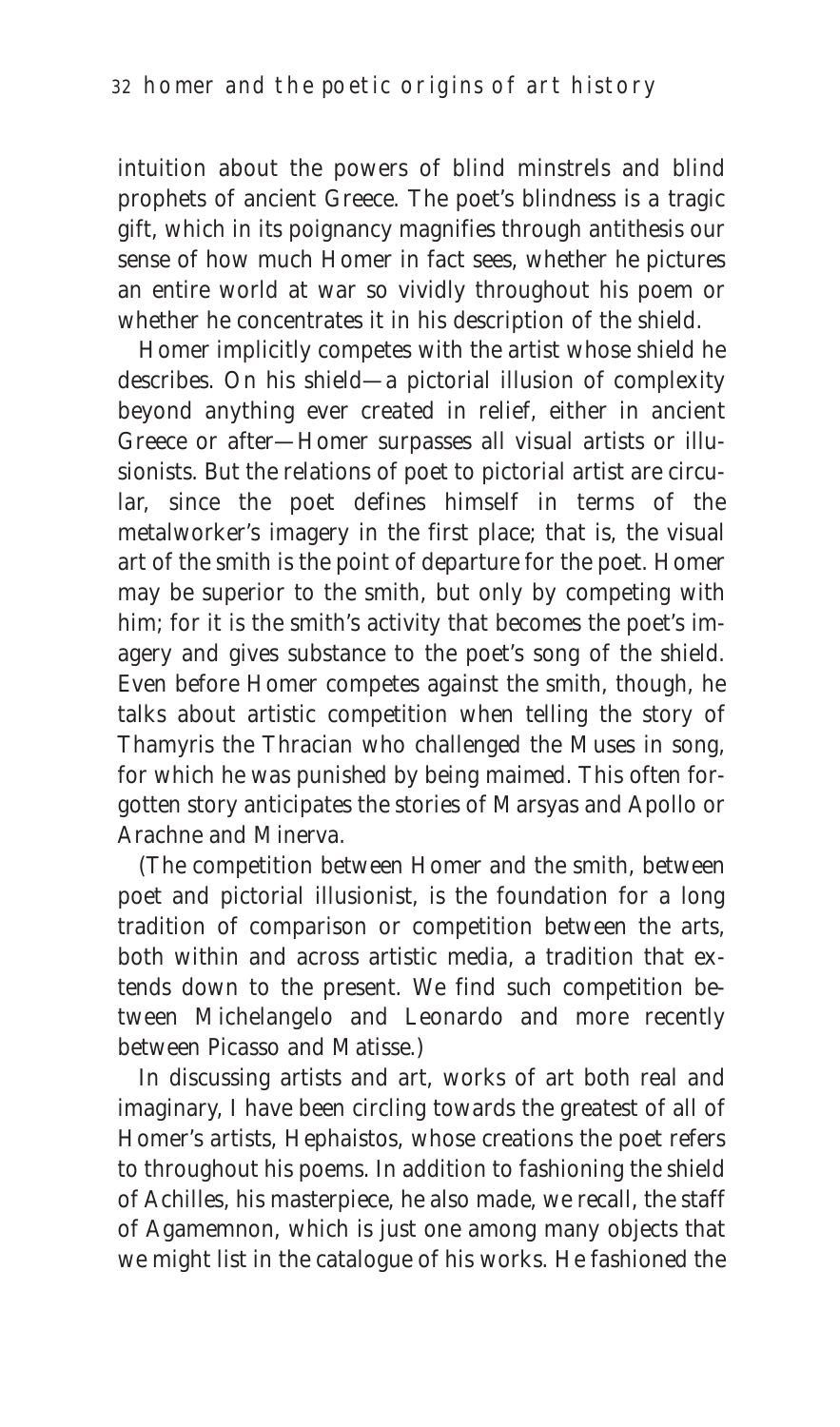shield of Apollo, the cuirass of Diomedes, a golden and silver bowl for Calypso, and the urn for the remains of Achilles and Patroklos. As an architect, he was unmatched. He built, we remember, the palaces of the gods and the palace of Alcinous adorned by the dogs and torch-bearing youths. The catalogue of Hephaistos' works would grow over time. Ovid, no doubt competing with Homer, would later present an elaborate description of the palace of Sol built and richly decorated in gold, silver, bronze, and ivory by Hephaistos.

Homer not only celebrates the works of Hephaistos, he also gives us details from his life story, his life in art. In effect, we have here, however abbreviated, the first biography of an artist in the history of Western literature. Hephaistos is prominent on four occasions in Homer's poems. At the beginning of the *Iliad*, when the gods are in conflict during the clash between Achilles and Agamemnon, Hephaistos brings about a momentary harmony by serving them drink. The gesture is appropriate, in character: this is the artist who turns war into the harmony of art in his magnificent shield. He is next featured at the moment when he makes the shield of Achilles, and later he is prominent in battle when he clashes with the river Skamander, in what is really a battle between water and fire, fire being crucial to the god's art at the forge. In the *Odyssey*, he makes his final Homeric appearance when he discovers that he has been cuckolded by Aphrodite, who sleeps with Ares—an episode that amuses the other gods greatly. Learning of his wife's duplicity, the god of the forge entraps the lovers with a net so subtle that they do not see it. We might well include this artful and deceptive invention in the catalogue of the god's art—an art of cunning we associate more often with Odysseus.

Nietzsche once said that one can construct a biography of a person from just a few anecdotes, and indeed, Homer provides us with some other telling details and minor episodes that fill out the life of the divine smith. Homer alludes briefly in two different accounts to the crucial, defining moment in Hephaistos' life story. In the first version, the god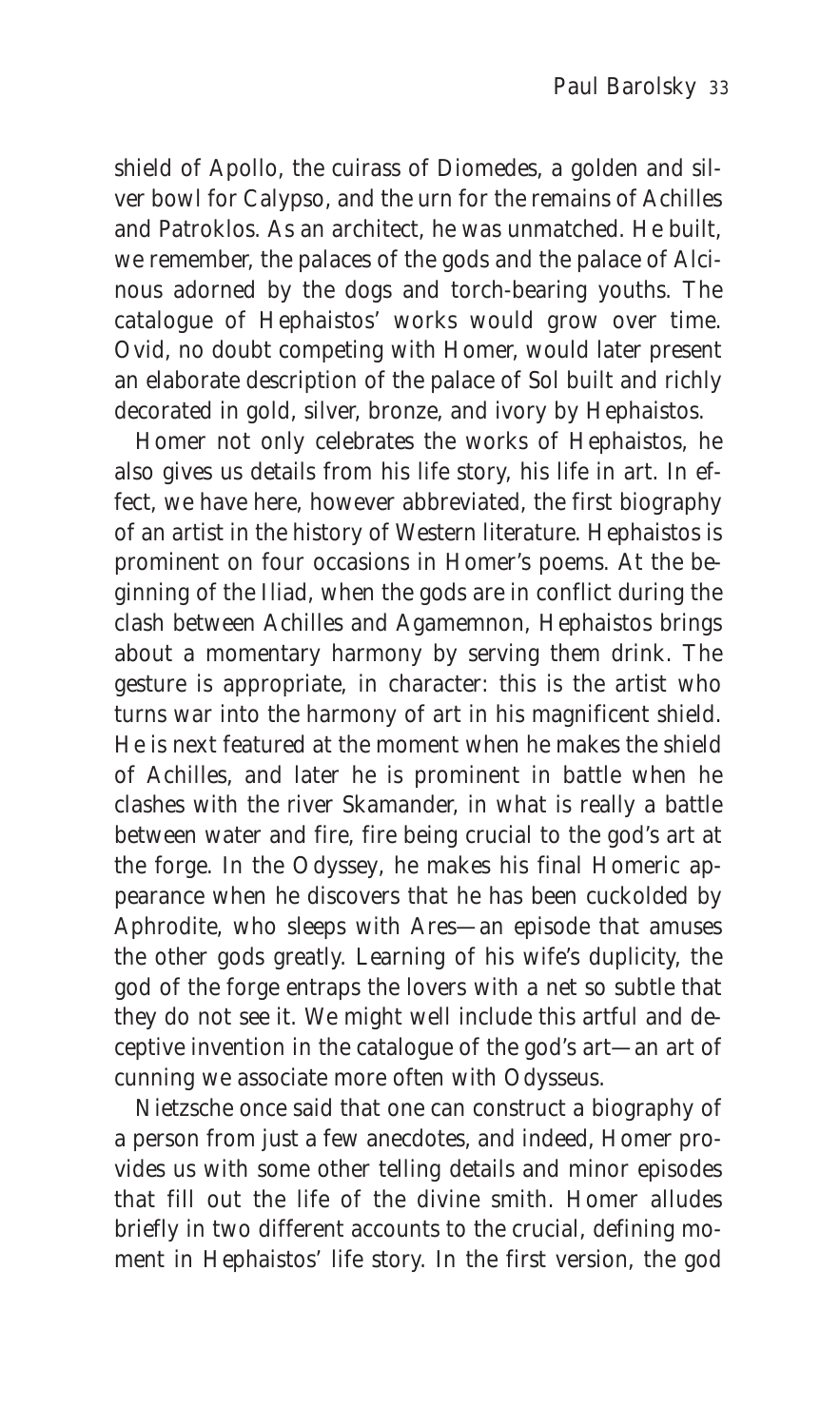himself relates that when he took Hera's side in a dispute with Zeus, the lord of the gods grabbed him by the foot and hurled him from the heavens so that he fell all day until he landed on the island of Lemnos nearly dead. He was, however, rescued and nursed back to health by the people of the island. We learn from the second version that after his long fall, Thetis and Eurynome took him in and for nine years he stayed with them in a cave where he made various artifacts—brooches, bracelets, and necklaces. These details are not only part of the biography of the artist; they are the seeds of his sense of himself and his place; and since the story of his fall and subsequent training in art is recounted by Hephaistos himself, Homer has originated a new genre, the artist's self-portrait.

So often in biography we encounter the rise of a subject to glory and then a fall or decline. There are ever so many such stories in the history of art, in Vasari's *Lives* of the artists, for example, which chronicles the decline of Torrigiani, Pontormo, and Parmigianino, among many others. At the dawn of literature in Homer, however, we encounter the story in reverse: a fall followed by a glorious ascent, for Hephaistos is recognized by the Olympians as a great artist.

Although he fashions works of great beauty and skill, he is at the same time deformed and ridiculous. His entire being is made up of a series of such antitheses. Only think of Achilles, for whom he makes the shield, who is both handsome and fleet of foot. Hephaistos his benefactor is ugly and slow. Yet if he is brutish in appearance, his bride is beautiful: in one version of his myth, he is married to Charis, meaning Grace; in another he is married to Aphrodite. Although he makes tripods that, as Homer says, roll about with ease, he limps along with difficulty because he is lame. Whereas he fabricates living maidens with the power of motion, he needs them to support himself, since he is not so stable and moves with difficulty. In short, Homer juxtaposes Hephaistos' deformity with the beauty of his work, his lameness with the graceful movement of his creations, his cripple's awkward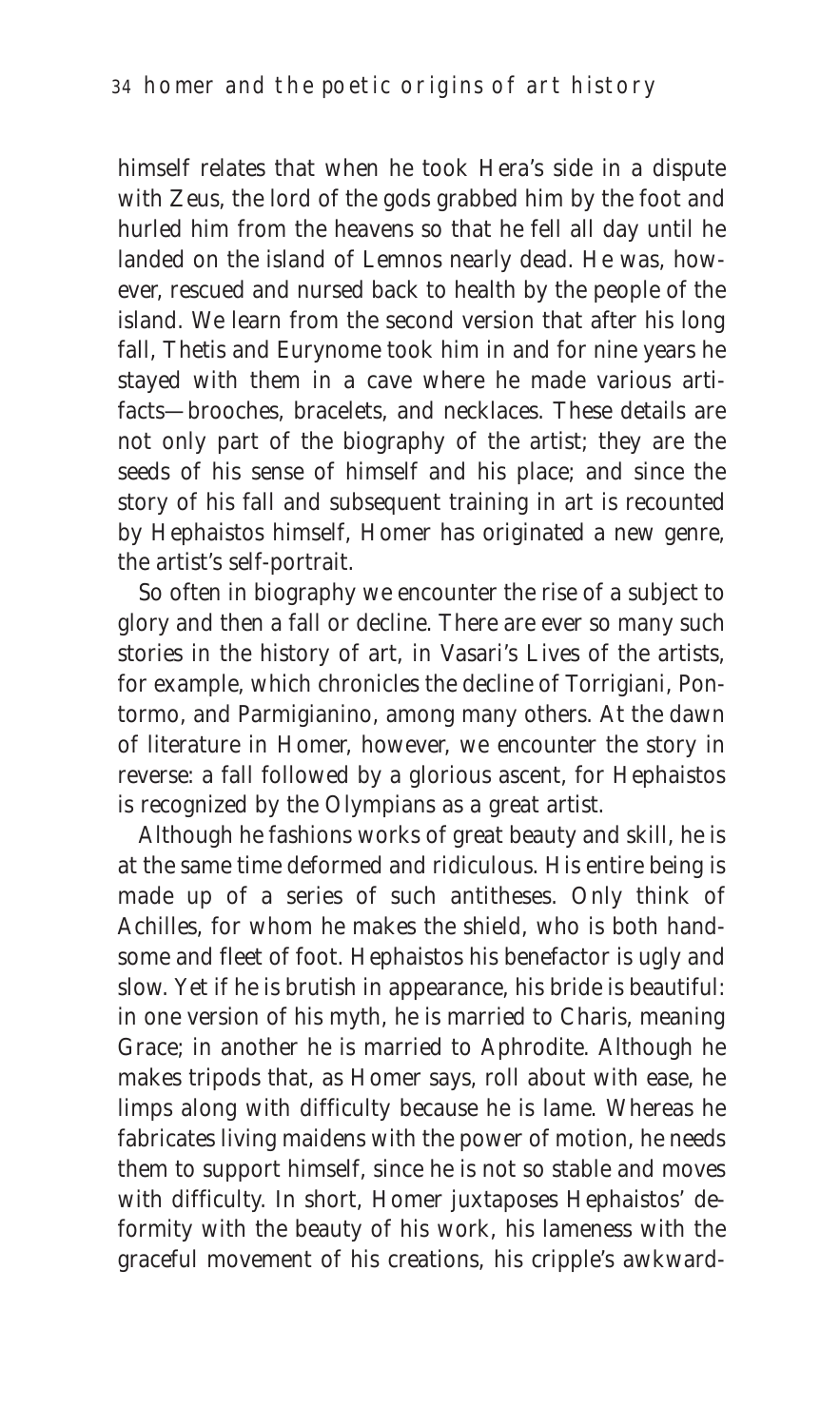ness with his dexterity in making art. These dualisms are also evident in the contrast between the harmony of his art and the discord of the war to which that art is related.

Homer's portrayal of Hephaistos is part of a whole network of related dualities in his poetry. Although Odysseus is handsome by contrast to Hephaistos, his identity is also defined by oppositions. Antenor reports that on first appearance Odysseus seemed slow of wit and empty-headed, whereas he was really astonishingly eloquent, with a strong voice. Similarly, although Odysseus is a man of godlike radiance and beauty, like a work by Hephaistos, he returns to Ithaca seemingly a beggar in rags. Such dualism came to define Homer himself. For, as we have observed, although reputed to be blind, he had penetrating powers of vision attested by a poetic capacity to make things visible. Both Homer and his subjects are defined by the tension between appearance and reality.

This Homeric distinction became essential to Plato's definition of Socrates who, famously ugly without but beautiful within, was a type of Silenus. Socrates, who came to personify the very dualism of Plato's philosophy, has everything to do with the Homeric dichotomy between being and appearances.

Indeed, it is not unreasonable to see a Socratic dualism, the contrast between ugly appearance and beautiful inner being, descending from the same dichotomy that defines Hephaistos. As Erasmus would later say in *Praise of Folly*, "Vulcan has always acted the buffoon at the banquets of the gods and delighted the company by his limping or taunts or other funny things he says." At the very beginnings of art history, then, the central artist, Hephaistos, combines within himself the figure of artistic greatness and the figure of ridicule. We tend nowadays to think of an art history in which the artist is heroic if not tragic, and there are many such examples of pathos and tragedy, from Michelangelo to Caravaggio, from Rembrandt to Rothko. But Homer initiates another tradition—the story of artists who are ridiculous. That story extends from Hephaistos to Boccaccio's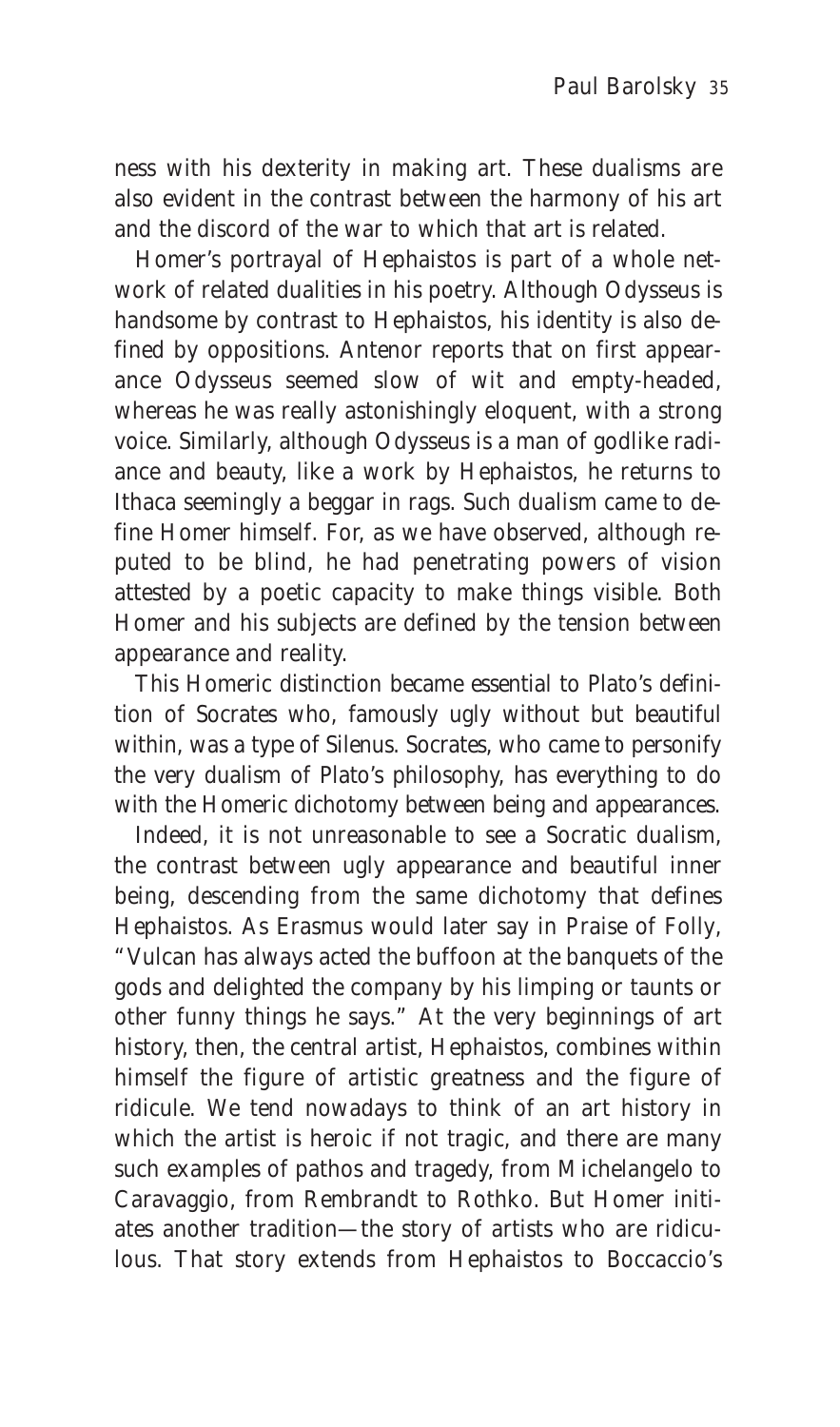proverbially gullible painter Calandrino and his progeny, to the fat carpenter in a well-known Renaissance tale by Antonio Manetti, in which the craftsman is duped into believing he is somebody other than himself. The story of ridicule in the history of the artist, which has yet to be written in full, extends in recent times to Picasso dressing up as a clown and to Marcel Duchamp, the clown prince of Modernism, famous for his ludicrous gags, jests, and jibes. In short, the mythic "Homeric laughter" elicited by Hephaistos spills into the history of the artist, how he behaves and how he acts.

Plato's Hephaistean Socrates is father to Boccaccio's Giotto in the *Decameron*. Whereas the greatest painter of his day achieves great beauty in his work, he is himself, as Boccaccio writes, ugly. The artist in a peasant's cape, disheveled and soaked in a rainstorm, is mocked by his friend Forese because his looks belie his supreme reputation. If Giotto's Socratic persona in Boccaccio is well understood, it's all the more essential to reiterate that the deep roots of this bemocked image of the artist are to be found earlier, in Homer.

Later, Vasari would appropriate Boccaccio's Hephaistean Giotto for his biography of Filippo Brunelleschi, contrasting the deformity of the great architect with the beauty of his work. In a clever variation on this theme, Vasari contrasts Brunelleschi's shortness with the great heights he rose to when he built the dome of the cathedral of Florence, soaring high above the city.

In Vasari's *Lives*, there are three different periods in the history of modern Italian art. The first is epitomized by Giotto, the second by Brunelleschi, and the third by Michelangelo—the pinnacle of the history of art. Once again the theme recurs: Vasari notes Michelangelo's deformity, his nose broken by a rival, which marked him for life; and Michelangelo himself wrote of his ugliness on several occasions in his poetry, including a long, self-mocking poem telling how his face frightens others.

In another variation on the theme, it was proverbially said of Giotto that although he painted beautiful figures, the chil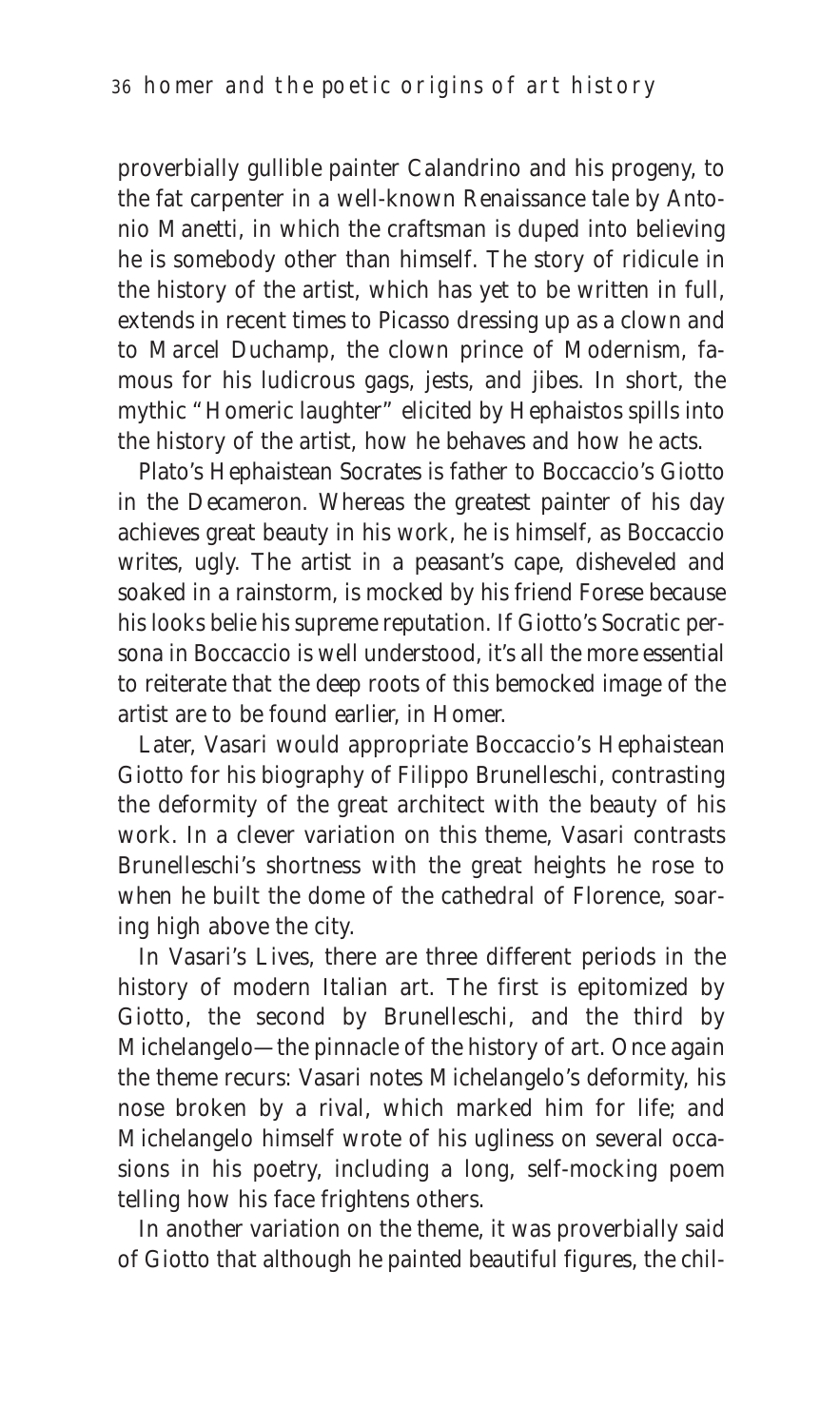dren he sired were, like him, ugly. It usually escapes notice that the idea of comparing one's progeny to works of art descends from Plato, who speaks in the *Symposium* of the works of Homer and Hesiod as their progeny. According to Vasari, this idea was echoed by Michelangelo who, growing up in a world saturated with Plato, said that he had no need for a wife, since his works of art were his children.

Michelangelo is of significance in the history of art for various reasons. He is, to begin with, the first artist consciously described and defined as the culminating figure in the history of art. Whereas Pliny ascribes to Apelles the perfection of painting, the teleology of his history is not so stringently defined as Vasari's view of historical progress, which is grounded in the linear history of the Bible, the writings of Joachim of Flora, and the *Comedy* of Dante. In Michelangelo, we see the confluence of the two great Western traditions, the Hebraic and the Hellenic. When Michelangelo painted the *Creation of Adam*, Vasari, recalling the biblical image of God as a potter, compared him to God the Creator, the first sculptor who fashioned Adam out of clay. Echoing Dante, who imagined God as a smith and thus assimilated the Hellenic idea of the artist to the Hebraic divine artificer, Michelangelo implicitly compares his own art to that of the Olympian smith with whom the Creator was now identified. Like the Hebraic Creator as sculptor and the Hellenic divine smith Hephaistos at once, Michelangelo personifies the synthesis of both major traditions in the history of the idea of the artist in the West.

The lineage of artists ridiculed for their deformity or ugliness extends beyond Michelangelo to Rembrandt. Writing in the late seventeenth century, Filippo Baldinucci says that Rembrandt wore shabby clothes, an evocation of Boccaccio's disheveled Giotto in his peasant's cape. And when he observes that Rembrandt was ugly and had a plebeian face, he further underlines the painter's descent from Giotto. Writing in the following century, Arnold Houbraken also remarks that as he painted his canvasses, Rembrandt was like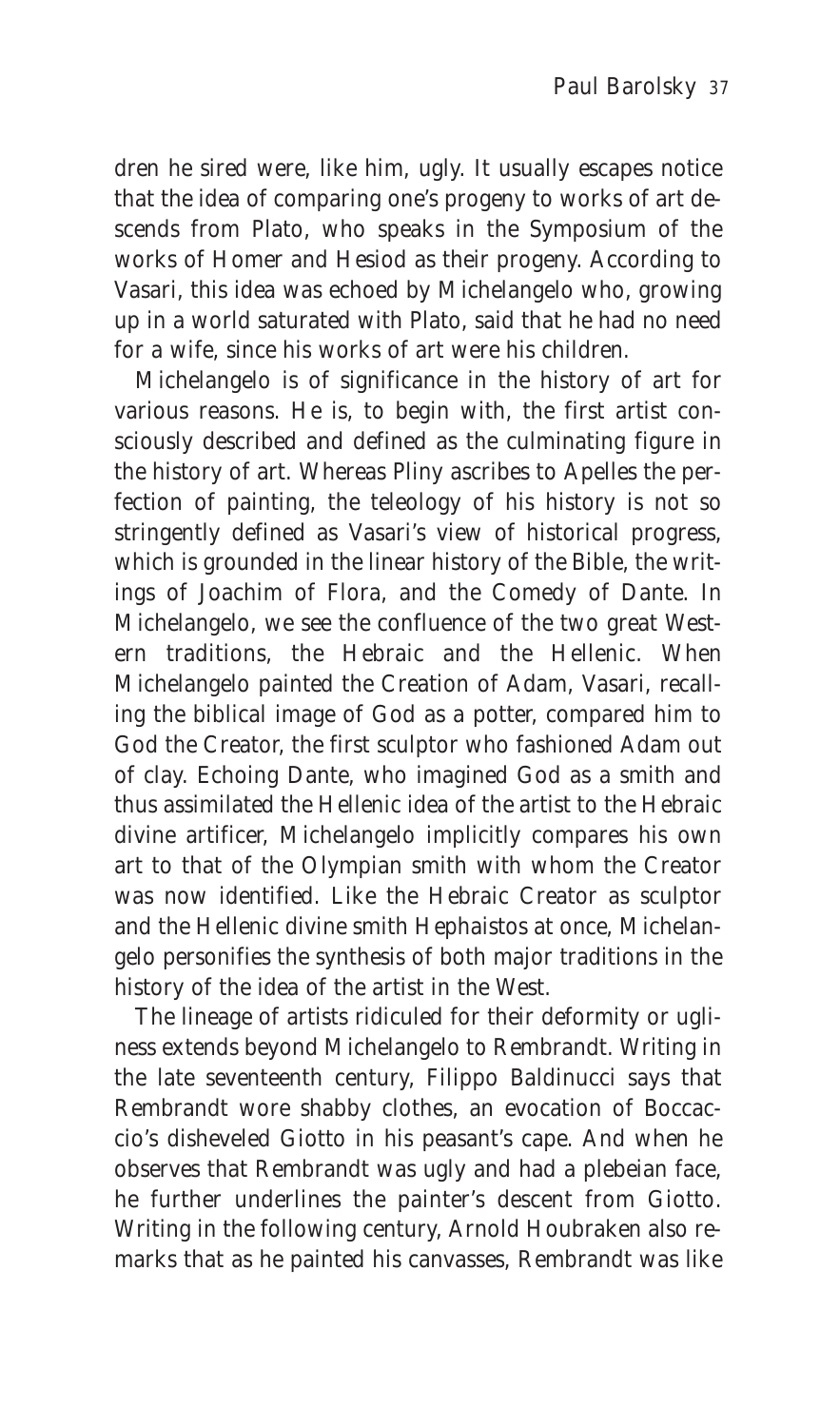a bricklayer using a trowel. His suggestion of the painter's crude manner of applying a thick impasto to his pictures thus links him to the world of rough workmen that Shakespeare called "rude mechanicals."

These outlandish artisans perform a mock Ovidian play about Pyramus and Thisbe in *A Midsummer's Night's Dream*. That one of these rude artificers, Francis Flute, is a bellows-maker links them to the world of the forge and the smith. Shakespeare's mockery is rendered with sympathy, if not affection. Although they are ingenuous and artless in one respect, they are in their own way quite ingenious, as when one of them, Tom Snout the tinker, is made to play the famous chink in the wall that divides the lovers. Imagine that! And Shakespeare expressly identifies with these ridiculous but clever artisans, for he has one of them, Quince, who is playing the Prologue, speak of their collective "skill," twice rhyming the word with "will," which is of course the author's own name. Shakespeare is, as we would say, a smith, a wordsmith, in short, a craftsman, like the tinker, carpenter, joiner, and other comic characters who produce the play within his play—which is at bottom the production of the self-conscious playwright himself.

The crude, deformed, or ugly artist pervasive in the histories of art and literature emerges also in the life story told by Roger de Piles of another Dutch painter, Pieter van Laer, who worked in Rome in the early seventeenth century. This artist apparently had a short body and a head sunk into his shoulders. No wonder he was called "Bamboccio," rag doll. When his biographer adds that "the deformity of his body stood apart from the beauty of his mind," the contrast is especially suggestive of the Socratic—and Homeric—tradition.

We encounter another type of Socrates in the painter and printmaker of the same period Hendrick Goltzius. When this gifted artist traveled to Rome, as Karel van Mander relates, he wore shabby clothes so as not to draw attention to himself because there was danger from outlaws. His dress again brings us back to the disheveled Socratic Giotto of Boccac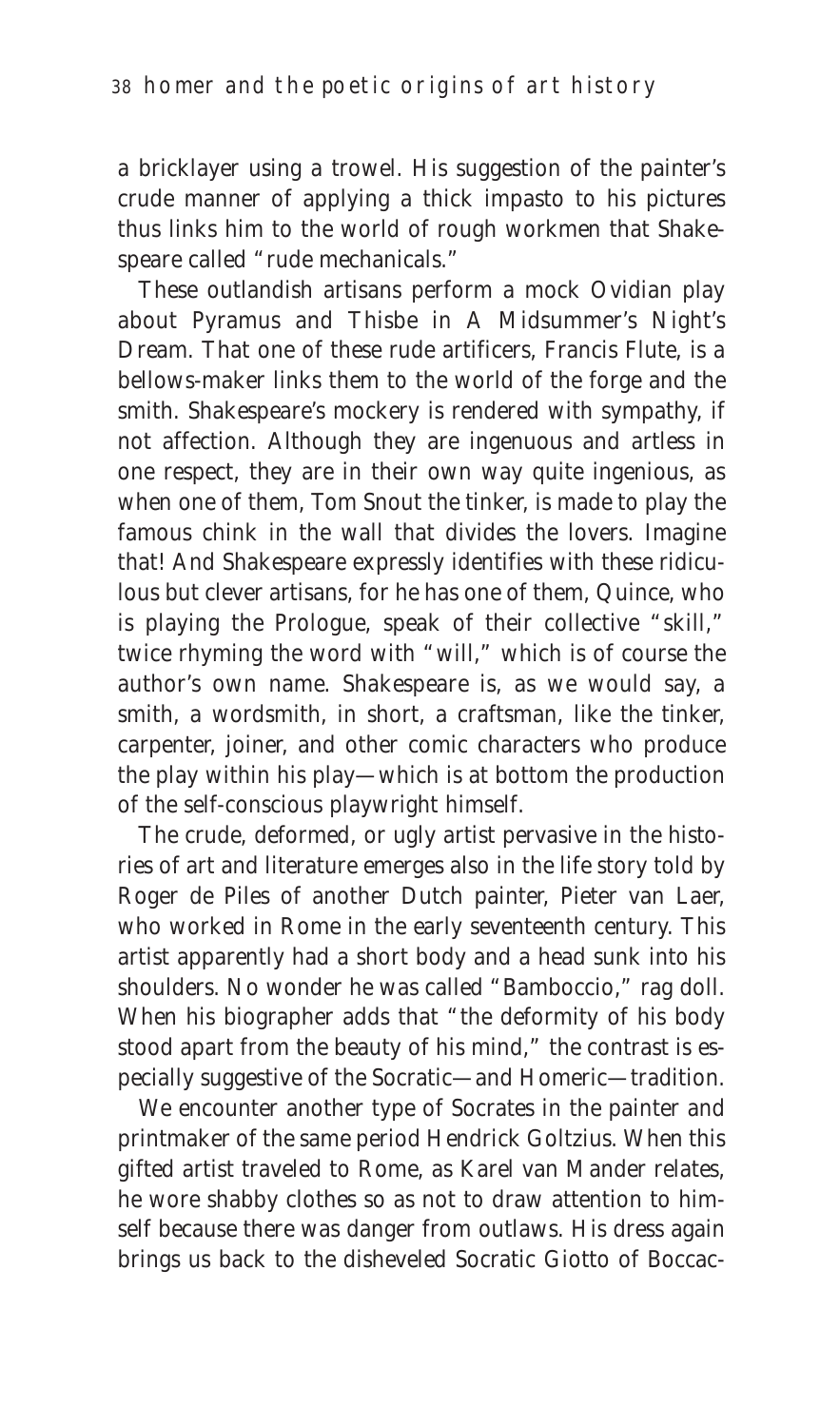cio. But that is not all. Eventually, a companion recognized the painter by the identifiable deformity he exposed when extending his right hand—a deformity that stood in striking contrast to the grace and eloquence of the monogram on his handkerchief, made with beautiful interlaced lines—or, as we might say, with a "beautiful hand." Here once again we have the archetypal dualism of Hephaistos.

Not all ugly or deformed artists are expressly related to Socrates or Hephaistos. Consider the case of the Bolognese painter Guercino. According to Malvasia, the artist had a significant defect, for he squinted and was therefore *guercio*, hence the name Guercino, which, as a diminutive, also suggests that he was little. Malvasia makes this defect vivid in our imagination by saying that it resulted from an episode in childhood when the painter was sleeping and heard a loud noise, which woke him and caused him to turn around suddenly in such a way that his pupil got stuck in the corner of his eye. Although we do not doubt the factuality of Guercino's defective or deformed eye, one cannot but wonder at the ingenuity—itself a kind of archetypical instinct—deployed to make the painter's defect unforgettable.

There are many other artists with deformities who are not associated with Socrates or Hephaistos: Toulouse-Lautrec, for example, the famously deformed painter who, despite appearances, was capable of rendering arabesques of exquisite grace; and the aged, infirm, indeed crippled Henri Matisse making brightly colored, lyrical flower forms, as if in a miraculous rebirth of nature herself.

There are of course artists known for their good looks and grace. One thinks of Leonardo, Giorgione, and Raphael, of Bernini, Rubens, and Van Dyck; and let us not forget the dandyish Courbet and Whistler. In these cases, the comely appearance and grace of the artist can be seen as mirrored to a degree in his art. But in any meditation on the appearances of artists, the physical beauty of such handsome and dashing figures throws into relief and magnifies our sense of the dramatic contrast between the ugliness or deformity of Socratic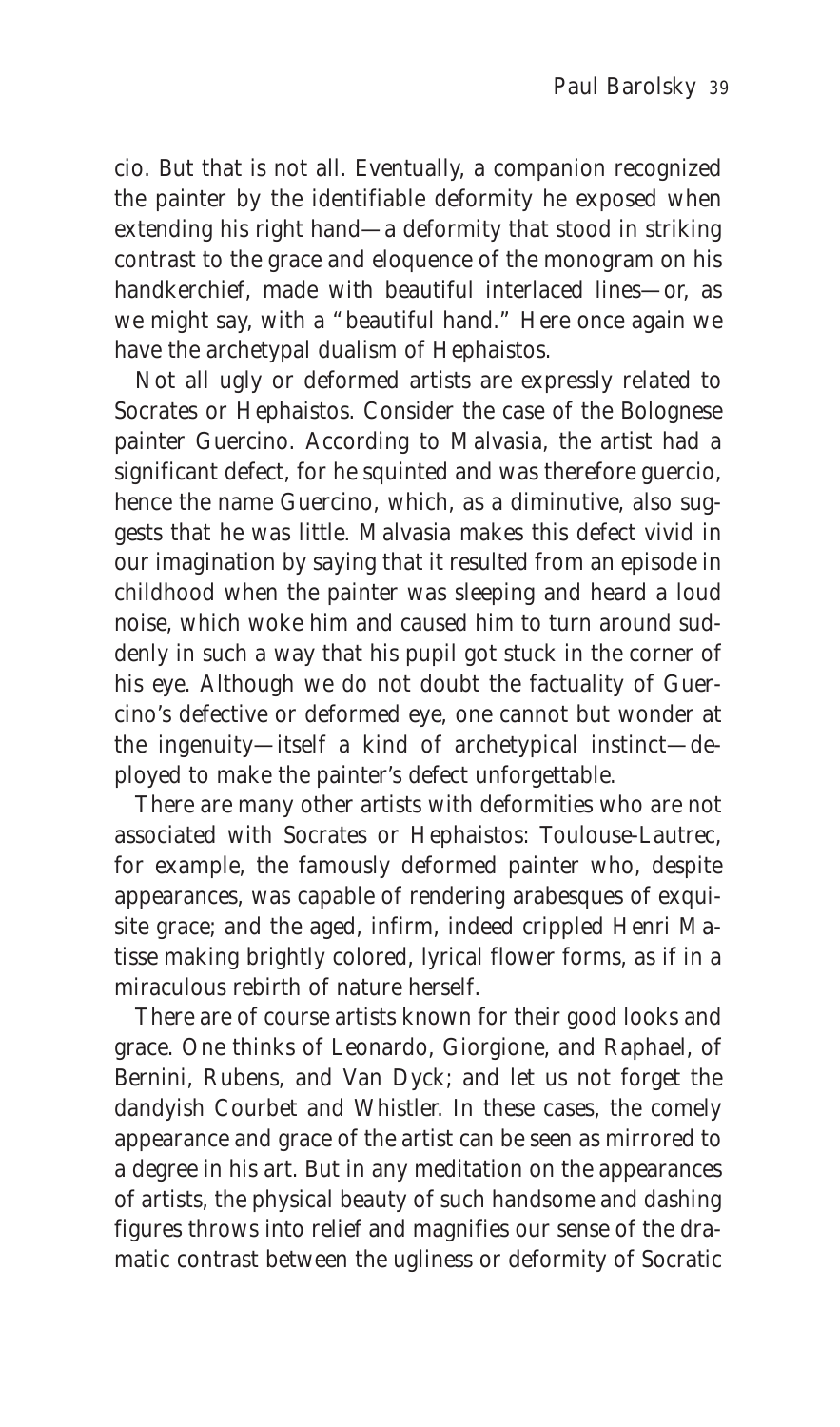and Hephaistean artists and the beauty of their works. I believe that the tradition of contrasting the ugly artist with the beauty of the artist's work that descends from Homer addresses, indeed intensifies, the wonder we experience when we encounter any work of art by a great artist. For no matter how the artist appears, his appearance can never quite prepare us for that of his work. We are always left to wonder how a mere mortal, be he ugly, ordinary-looking, or even handsome, could produce a work so awe-inspiring. There is inevitably a gap between the appearance of the artist and his work—a gap that Homer defined archetypically.

If many artists descend from Socrates, there is a least one who leads us back once again to Plato's Socrates and Homer's Hephaistos—Anthony Van Dyck. According to the biographer Houbraken, Van Dyck went to visit Frans Hals in his studio. Saying only that he was a stranger, Van Dyck asked Hals to paint his portrait. When the picture was painted, Van Dyck praised it, but in such a way as not to reveal his identity. Then he took a canvas and, putting it on an easel, invited Hals to sit so he could paint *his* portrait. Hals could tell from the way in which Van Dyck held his palette and brush that he was no novice. He realized, Houbraken says most pointedly, that his visitor was a kind of "Odysseus in disguise" who would soon reveal his true identity. Which is in fact what Van Dyck did when he completed the portrait. Homer casts a long shadow over the history of art.

## 4. from homer to vasari

hephaistos' influence on the idea of the artist brings us back to Homer himself—to Homer's own competition with Hephaistos when he sang so brilliantly of a shield more magnificent than anything a smith could possibly make. If Homer competed with Greek smiths past and present, he also inspired the poets who followed to compete with him. Inventing the grandiose self-image of the epic poet, he made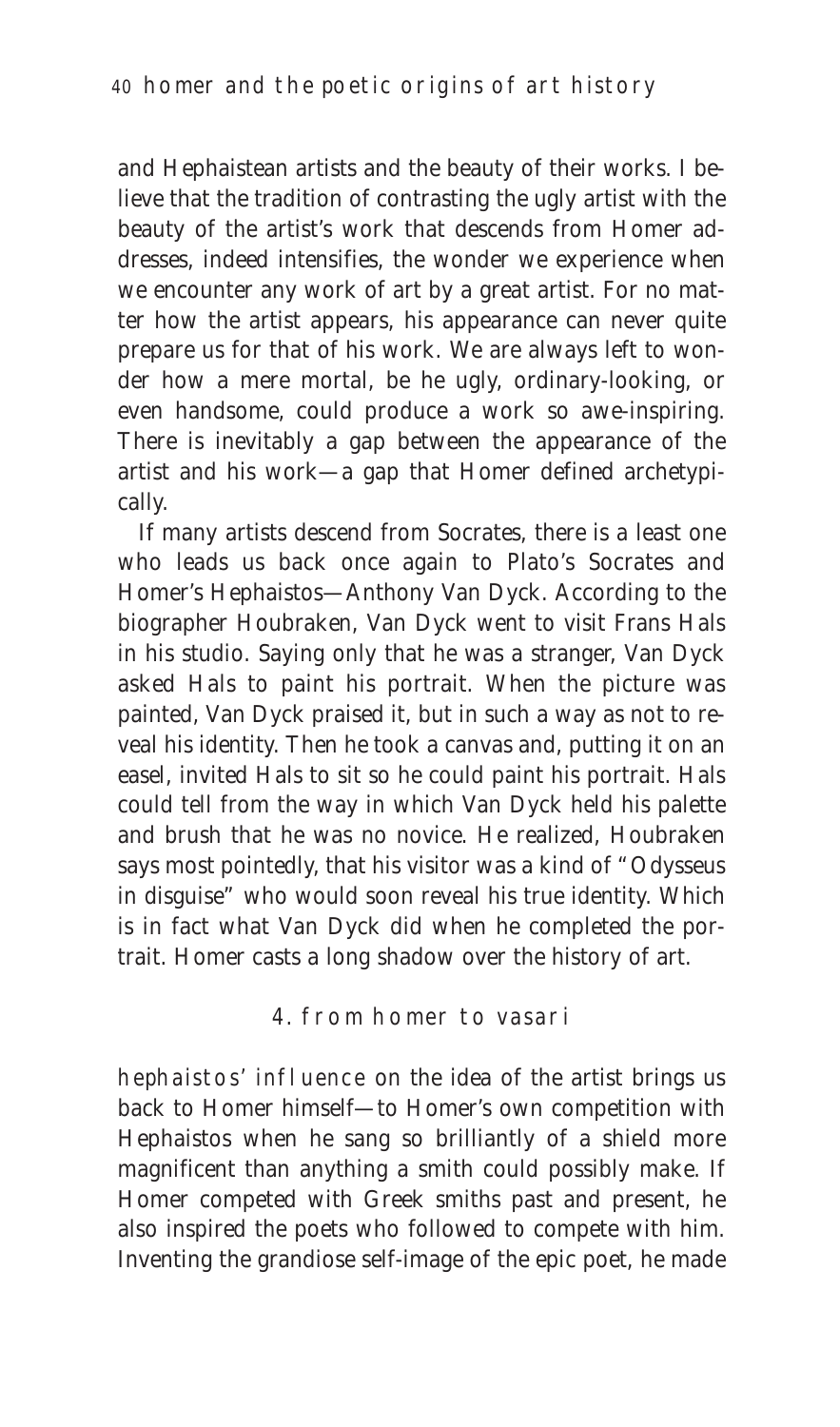all epic poets after him conscious of their own status, and this self-conscious idea of the epic poet would eventually shape the modern idea of the heroic artist. In other words, the competition of the poets after Homer who sought to surpass him in various ways is therefore not without consequences for the history of art. Let me explain.

Although Homer was an impersonal artist, he was very self-conscious when he competed with the art of the smiths. So too was Virgil when he competed with Homer. An example here will clarify. Homer says that Helen wove scenes from the Trojan war, though he does not identify the episodes she represented. Virgil, however, describes scenes painted in a temple in Carthage in which particular moments of the Trojan war are explicitly identified. At one point, Aeneas even sees himself in one of these painted narratives. In competition with Homer, Virgil surpasses his model by creating specific pictorial narratives on a larger, more monumental scale than those portrayed by Homer's Helen.

When Aeneas looks at these images, he foreshadows his admiration, later in the poem, of his own shield: he is so much more conscious the connoisseur than Homer's Achilles. Competing with Homer, Virgil departs from him by dwelling distinctively on the beholder's consciousness of art. We might almost say that Aeneas' subjectivity here is a reflection of the poet's own self-consciousness or what has been called his "subjective style"—a style which points him in the direction of Ovid.

When Ovid wrote his epic—or mock epic, as one might better describe it—he self-consciously parodied his sources in Virgil and Homer. Unlike the earlier poets, Ovid is very personal; his poem is not just about the glory of the Greeks, or the Trojans, or the Romans. Ovid metamorphoses their martial glory into the glory of the poet himself. Ovid's self-consciousness is also manifest in his role-playing. As a kind of Proteus of art, he assumes the personae of all of his artist subjects; for example, he is like his own Arachne, a weaver of a text, just as he is like Daedalus as author of a labyrinth of lit-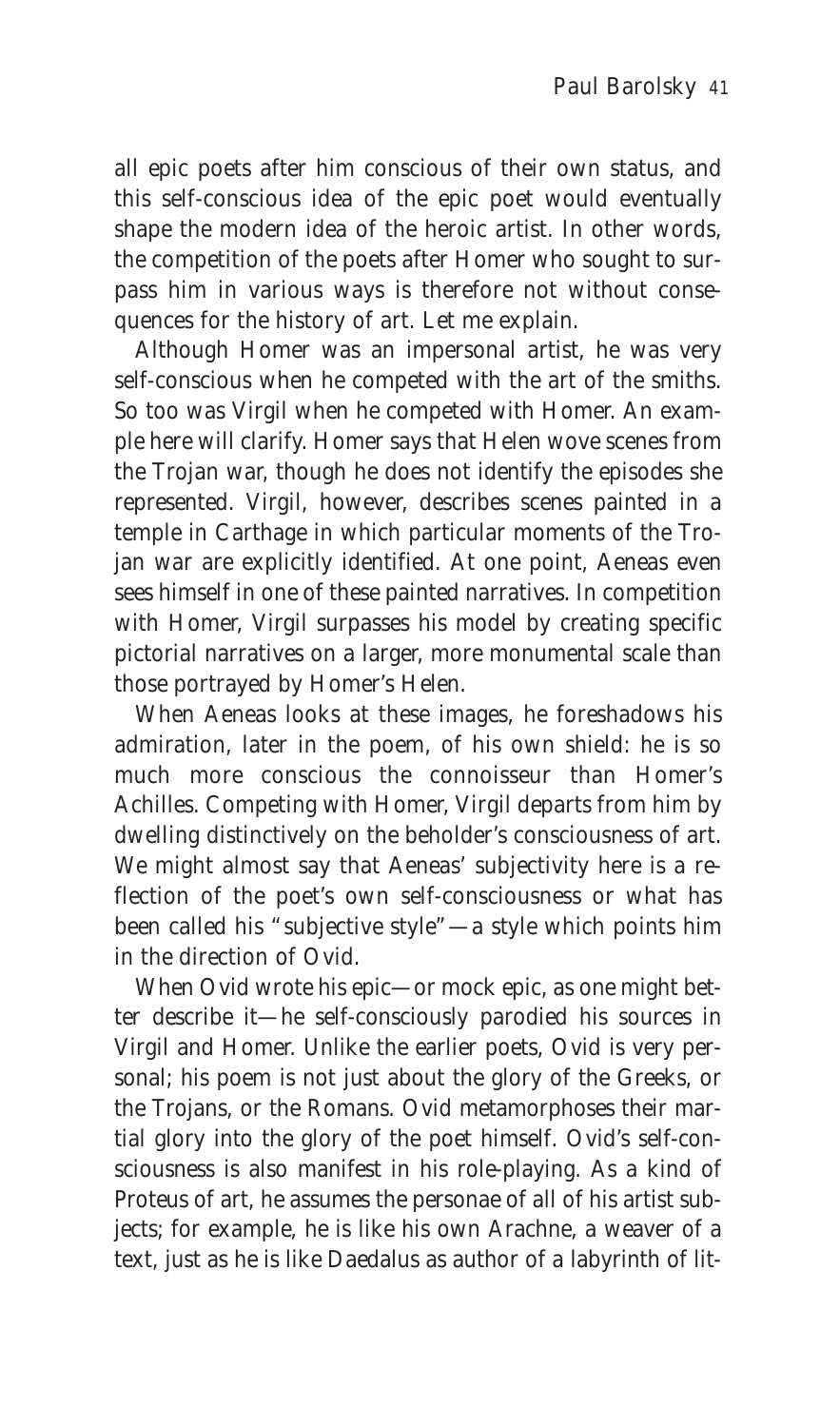erary architecture. Moreover, his self-consciousness as a poet is evident in the fundamental idea that all art is metamorphosis. In other words, all of the metamorphoses that Ovid describes are displays of the metamorphoses of his poetry—exhibitions of his own artistic virtuosity.

When Dante wrote the first modern epic, he not only followed Virgil's example, he also relied heavily on Ovid's sense of himself as a poet. Whereas Ovid assumed the personae of his artistic subjects, Dante went a step further: he made himself the principal subject of his poem. Here was an epochmaking shift from the Homeric idea of the warrior as hero to that of the poet as hero of his own epic. Dante's self-image as epic poet was fundamental both to Michelangelo's persona—his own consciousness of himself—as artist and also to Vasari's presentation of Michelangelo's Dantesque identity in the *Lives*, wherein the grandiose modern artificer is the summit of all art history.

There is no direct relationship between Homer and Michelangelo's life story or self-portrayal in his poetry. There is no simple (or simplistic), timeless pattern to which these artists are reducible. Their creative achievements are unique in the chain of history. However, without Dante, Vasari's mythic Michelangelo would not be the Michelangelo whom we know so well. Similarly, without Ovid, Dante would not be the poet-hero of his own poem, and without Virgil and ultimately Homer, Ovid would not be the self-conscious epic poet so familiar to us. An historical chain extends from Homer to Virgil, from Virgil to Ovid, from Ovid to Dante, and from Dante to Michelangelo and Vasari's representation of Michelangelo. The crucial link in this concatenation for the history of art is that connecting Dante to Michelangelo the painter, sculptor, and architect who assumed the persona of the epic poet. But along with the heroic grandeur of Michelangelo's Dante-inspired self-image also came, as we have observed, the antithetical self-mockery of his poetry, where the artist ridicules his ugliness, his frighteningly grotesque appearance. In this respect, Michelangelo, who is